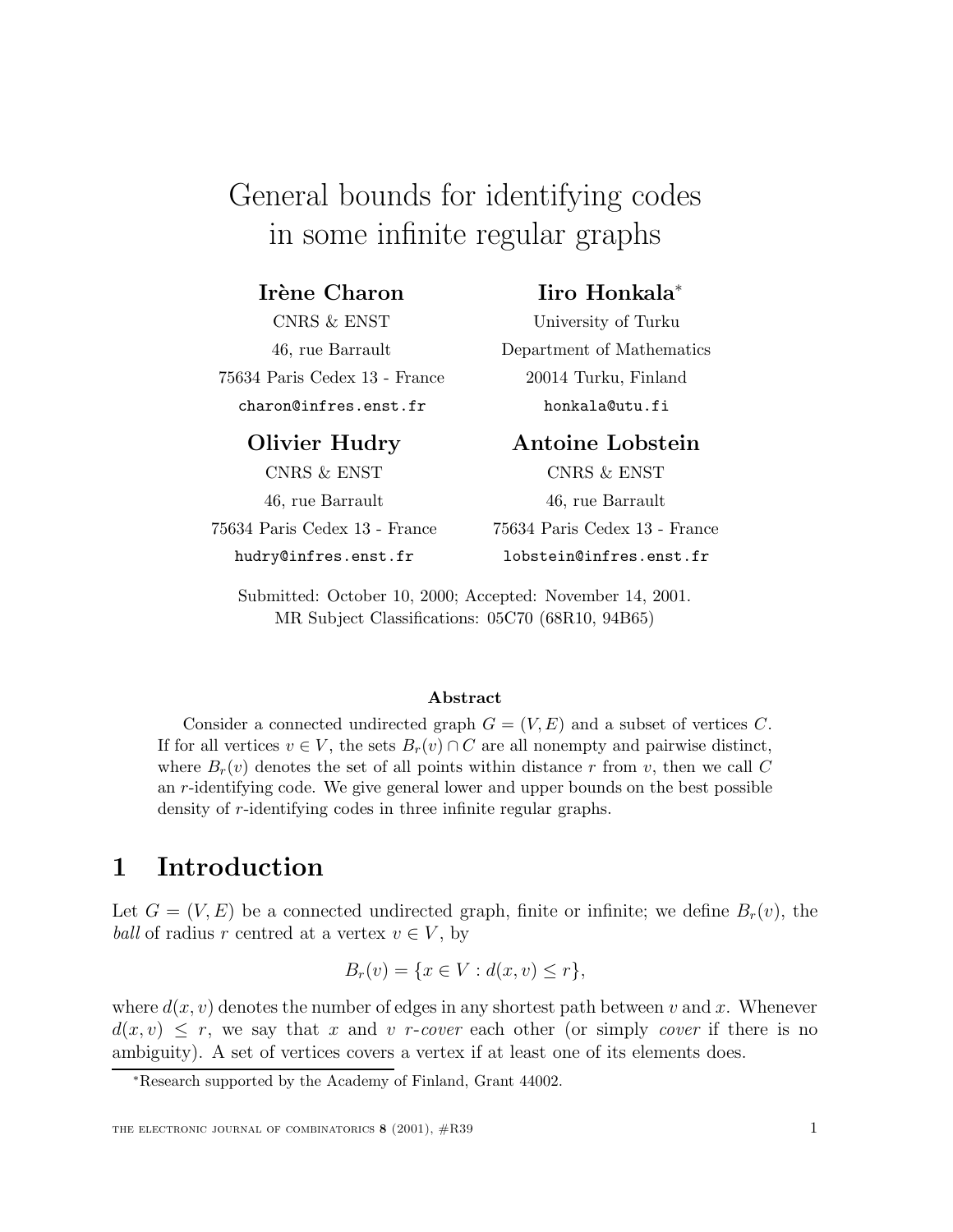We call any nonempty subset C of V a code and its elements codewords. A code C is called r-identifying, or identifying, if the sets  $B_r(v) \cap C$ ,  $v \in V$ , are all nonempty and pairwise distinct. The set  $B_r(v) \cap C$  is called the *r*-identifying set, or identifying set, of v and will be denoted by  $I(v)$ . Two vertices which have different identifying sets are said to be r-separated, or separated.

The concept of identifying code was introduced in [14]. It was further studied, for different types of graphs, e.g., in [1]–[13].

In this paper we will study the following three 2-dimensional infinite grids: -  $G_H$ , the brick wall (or hexagonal) grid, with vertex set  $V = \mathbb{Z} \times \mathbb{Z}$  and edge set

$$
E_H = \{ \{ u = (i, j), v \} : u - v \in \{ (0, (-1)^{i+j+1}), (\pm 1, 0) \} \}.
$$

 $-G<sub>S</sub>$ , the square lattice, with same vertex set and edge set

$$
E_S = \{ \{u, v\} : u - v \in \{ (0, \pm 1), (\pm 1, 0) \} \}.
$$

 $-G_T$ , the triangular lattice, or square lattice with one diagonal, with same vertex set and edge set

$$
E_T = \{ \{u, v\} : u - v \in \{ (0, \pm 1), (\pm 1, 0), (1, 1), (-1, -1) \} \}.
$$

See Figures 1, 13, 2 and 3. Note that in these three graphs,  $C = V$  is r-identifying for all r.

Denote by  $Q_n$  the set of vertices  $(x, y) \in V = \mathbb{Z} \times \mathbb{Z}$  with  $|x| \leq n$  and  $|y| \leq n$ . Then we define the *density* of a code  $C$  as

$$
D(C) = \limsup_{n \to \infty} \frac{|C \cap Q_n|}{|Q_n|}.
$$

For a given graph  $G = (V, E)$  and a given integer r, we search for r-identifying codes with minimum density, denoted by  $D(G, r)$ .

The paper is organized as follows: in Section 2, we improve lower bounds on  $D(G, r)$ for the triangular and square lattices, as well as for the brick wall grid, valid for all values of r. Sections 3 and 4 give general constructions in the triangular lattice and brick wall grid, respectively. In the Conclusion, we gather all the general results known to us for these three grids and show their asymptotical behaviour (when  $r$  goes to infinity).

Note that in [4], the results proved here are announced, and the three grids are studied for small values of r. The square lattice with two diagonals is considered in  $[4]$  and  $[3]$ .

### **2 General lower bounds**

We consider here any of the three aforementioned infinite graphs and denote it by  $G =$  $(V, E)$ . For  $u, v \in V$ , we denote by  $\Delta_r(u, v)$  the symmetric difference between  $B_r(u)$  and  $B_r(v)$ . The set  $C \cap \Delta_r(u, v)$  is the set of codewords r-separating u from v, and is therefore nonempty if  $C$  is r-identifying.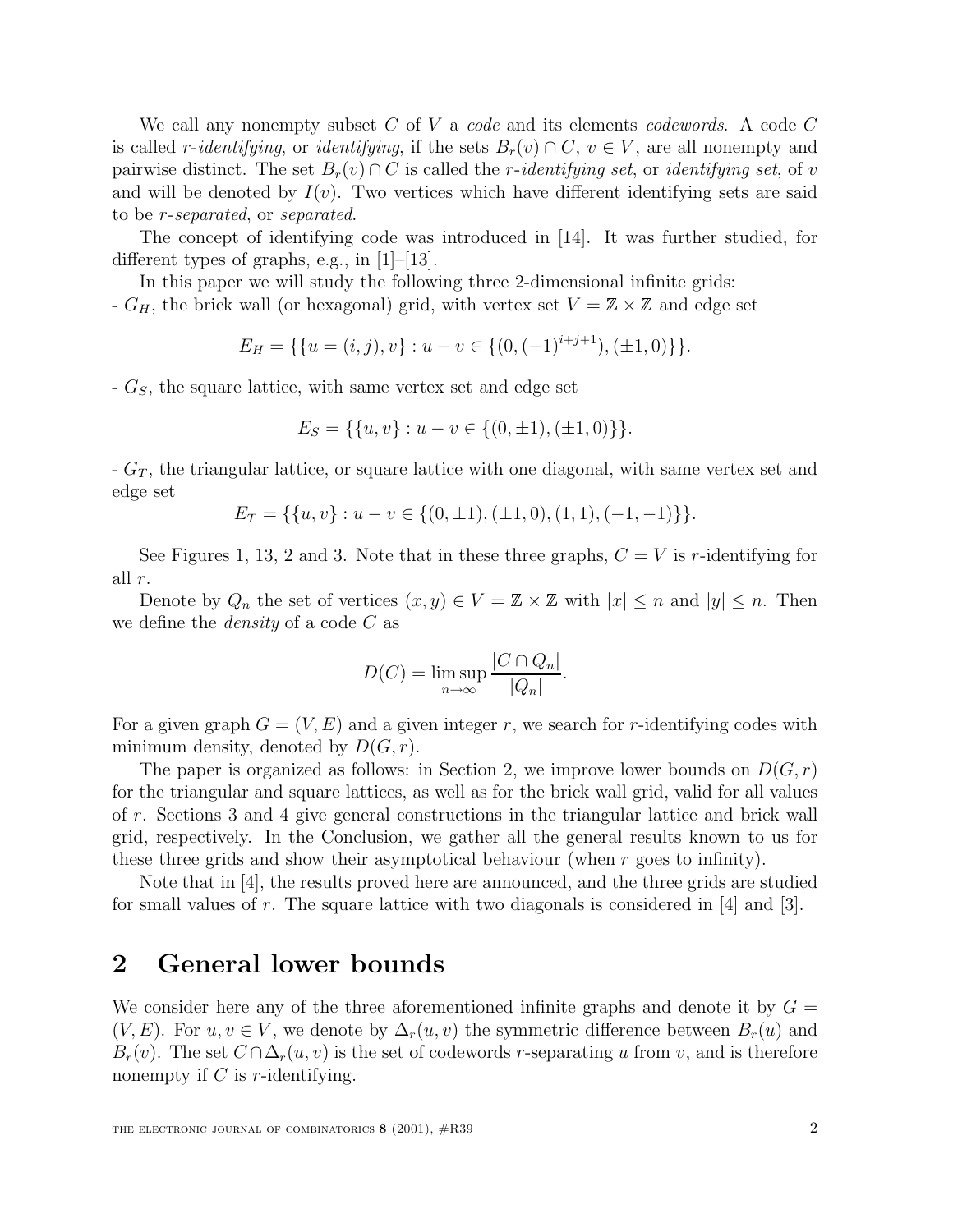

Figure 1: The brick wall (hexagonal) grid (part).



Figure 2: The square lattice (part).



Figure 3: The triangular lattice (part).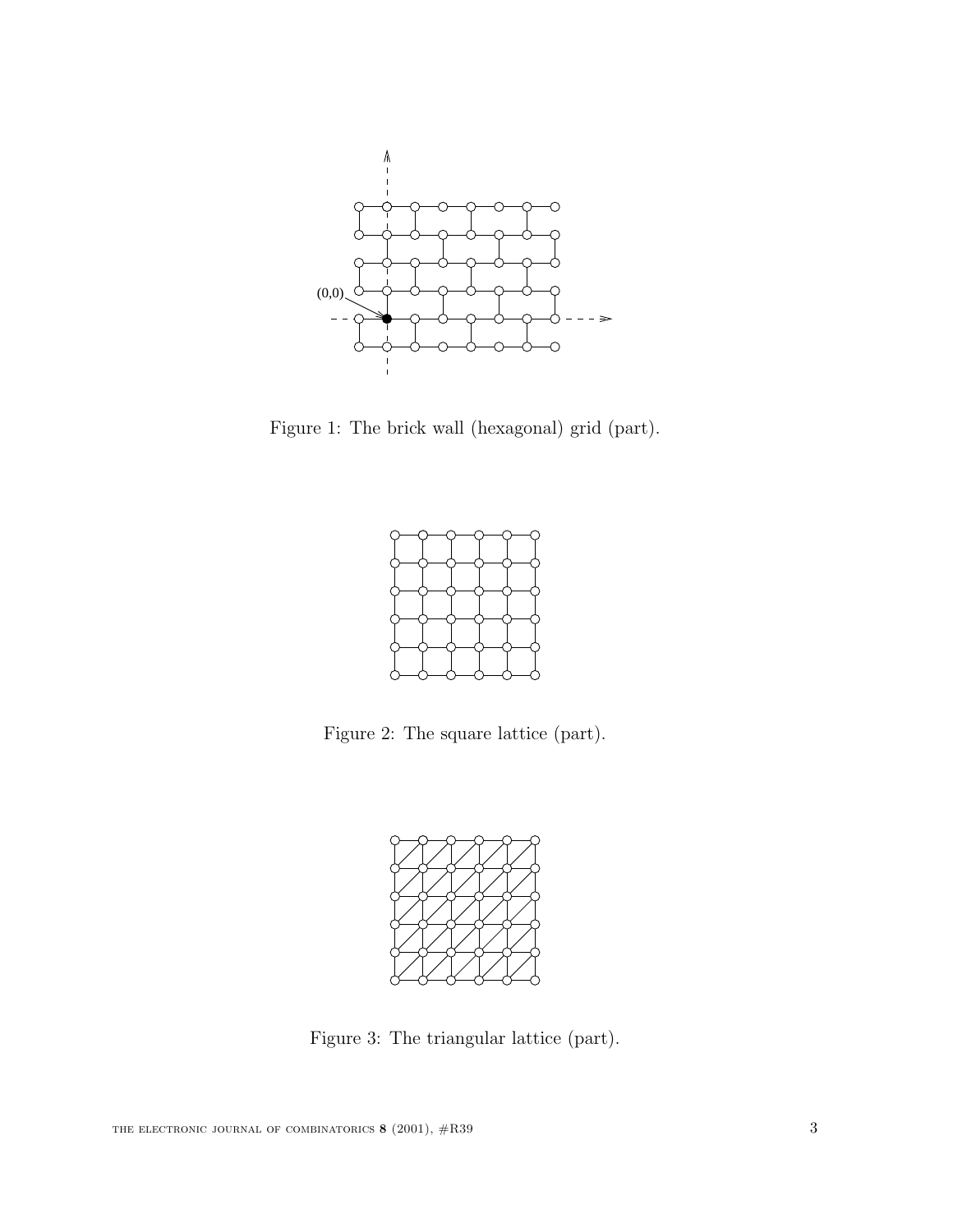**Proposition 1** We consider three vertices  $x, y, z \in V$  and an r-identifying code  $C \subseteq V$ . The set  $H_r(x, y, z) = \Delta_r(x, y) \cup \Delta_r(y, z) \cup \Delta_r(z, x)$  contains at least two codewords.

**Proof.** Since C is r-identifying,  $\Delta_r(x, y)$  contains at least one codeword, c. We can assume, without loss of generality, that  $d(x, c) \leq r$  and  $d(y, c) > r$ .

First case. Assume that  $d(z, c) \leq r$ . The vertices x and z are not separated by c; so there is another codeword c' separating x from z; c' also belongs to  $H_r(x, y, z)$ ; the proposition is true.

Second case. Assume now that  $d(z, c) > r$ . The vertices y and z are not separated by c; so there is another codeword c' separating them; c' also belongs to  $H_r(x, y, z)$ ; the proposition is true.  $\Box$ 

Note that this proposition holds for any connected graph. We define the size of a finite set  $S \subset \mathbb{Z}^2$  as the maximum between the *width* of S (which is the difference between the maximum and the minimum abscissae of points of S) and the *height* of S (which is the difference between the maximum and the minimum ordinates of points of S).

**Proposition 2** Consider a finite set  $E_{0,0} \subseteq \mathbb{Z}^2$ , with cardinality e. Denote by  $E_{i,j}$  the set of points obtained from  $E_{0,0}$  by a translation of vector  $(i, j)$ , and set  $\mathcal{E} = \{E_{i,j} : i \in \mathbb{Z}, j \in \mathbb{Z}\}$  $\mathbb{Z}$ . Then each point in  $\mathbb{Z}^2$  belongs to e elements  $E_{i,j}$  of  $\mathcal{E}$ .

**Proof.** Let  $E_{0,0} = \{a_1, \ldots, a_e\}$ . Now  $x \in E_{i,j}$  if and only if  $x = a_k + (i, j)$  for some k in  $\{1,\ldots,e\}$ , that is, if and only if  $(i,j) = x - a_k$ ; so there are exactly e choices for  $(i,j)$ .

Theorem 1 improves on  $D(G_T, r) \geq 1/(4r+2)$  from [9].

**Theorem 1** The minimum density of an r-identifying code in the triangular lattice satisfies

$$
D(G_T, r) \ge \frac{2}{6r + 3}.
$$

**Proof.** We call a triangle any 3-tuple  $(x, y, z)$  such that there exist  $i \in \mathbb{Z}$  and  $j \in \mathbb{Z}$  with  $x = (i, j), y = (i, j + 1)$  and  $z = (i + 1, j + 1)$ , see Figures 4 and 5.

It is easy to check that, in the triangular lattice:

$$
|H_r(triangle)| = 6r + 3.
$$

Moreover,  $H_r((i, j), (i, j + 1), (i + 1, j + 1))$  is the translate of  $H_r((0, 0), (0, 1), (1, 1))$  by the vector  $(i, j)$ . Now we can use Proposition 2 with  $E_{0,0} = H_r((0, 0), (0, 1), (1, 1))$ : for each vertex v of the lattice, there exist exactly  $6r + 3$  triangle(s) such that  $H_r(triangle)$ contains v.

Denote by p the size of  $H_r(triangle)$ ; we suppose that C is an r-identifying code and we consider, with  $n \in \mathbb{N}, 2n \geq p$ , the set:

$$
\{(triangle, c) : H_r(triangle) \subseteq Q_n, c \in C \cap Q_n, c \in H_r(triangle)\}.
$$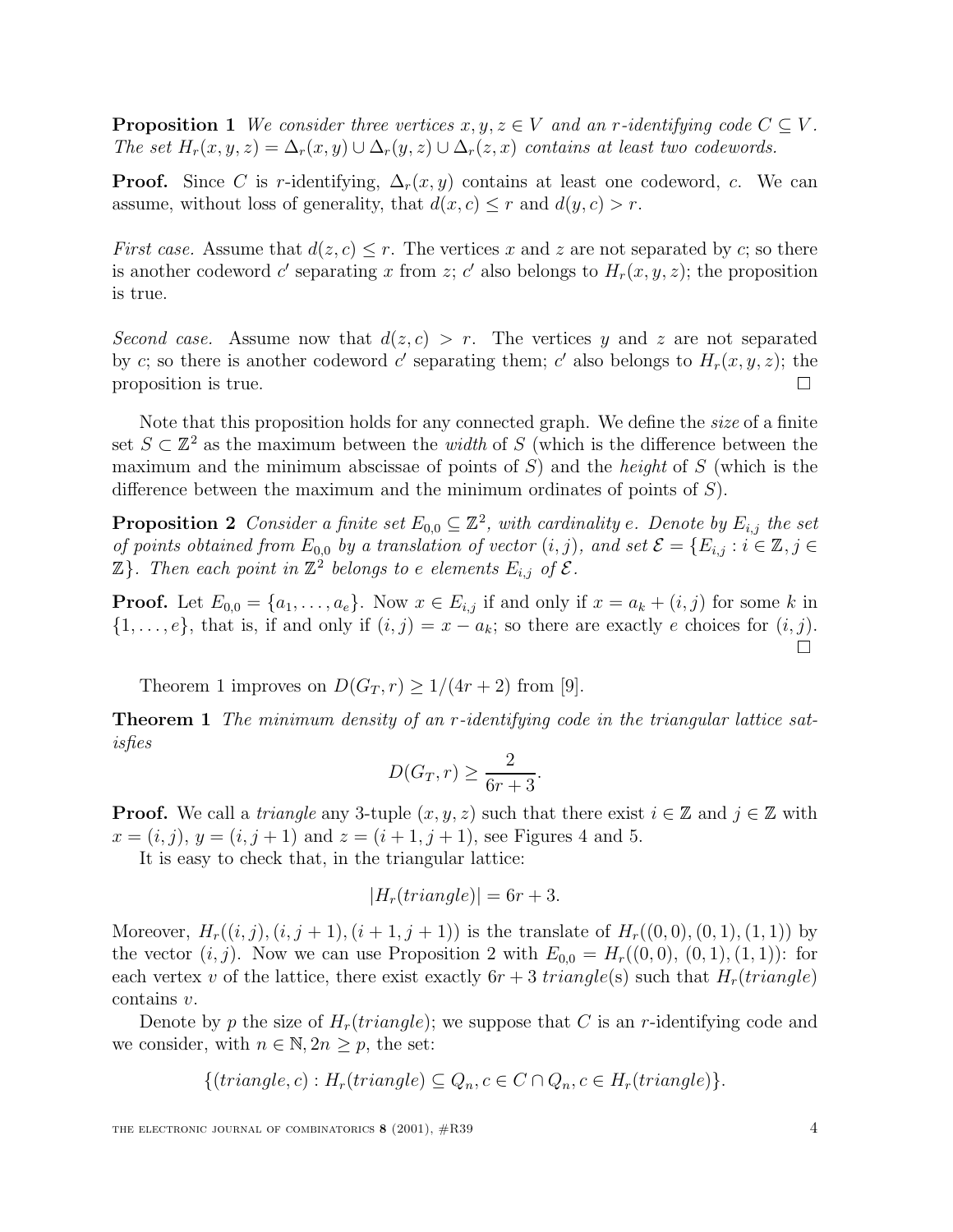$$
\begin{array}{c|cccc}\n & & & & \\
\wedge & & & & & \\
0 & & & & & \\
0 & & & & & \\
0 & & & & & \\
0 & & & & & \\
0 & & & & & \\
0 & & & & & \\
0 & & & & & \\
0 & & & & & \\
0 & & & & & \\
0 & & & & & \\
0 & & & & & \\
0 & & & & & \\
0 & & & & & \\
0 & & & & & \\
0 & & & & & \\
0 & & & & & \\
0 & & & & & \\
0 & & & & & \\
0 & & & & & \\
0 & & & & & \\
0 & & & & & & \\
0 & & & & & & \\
0 & & & & & & \\
0 & & & & & & \\
0 & & & & & & \\
0 & & & & & & \\
0 & & & & & & \\
0 & & & & & & \\
0 & & & & & & & \\
0 & & & & & & & \\
0 & & & & & & & \\
0 & & & & & & & \\
0 & & & & & & & \\
0 & & & & & & & \\
0 & & & & & & & \\
0 & & & & & & & \\
0 & & & & & & & \\
0 & & & &
$$

Figure 4: A triangle.



Figure 5:  $H_r(triangle)$  for the triangular lattice.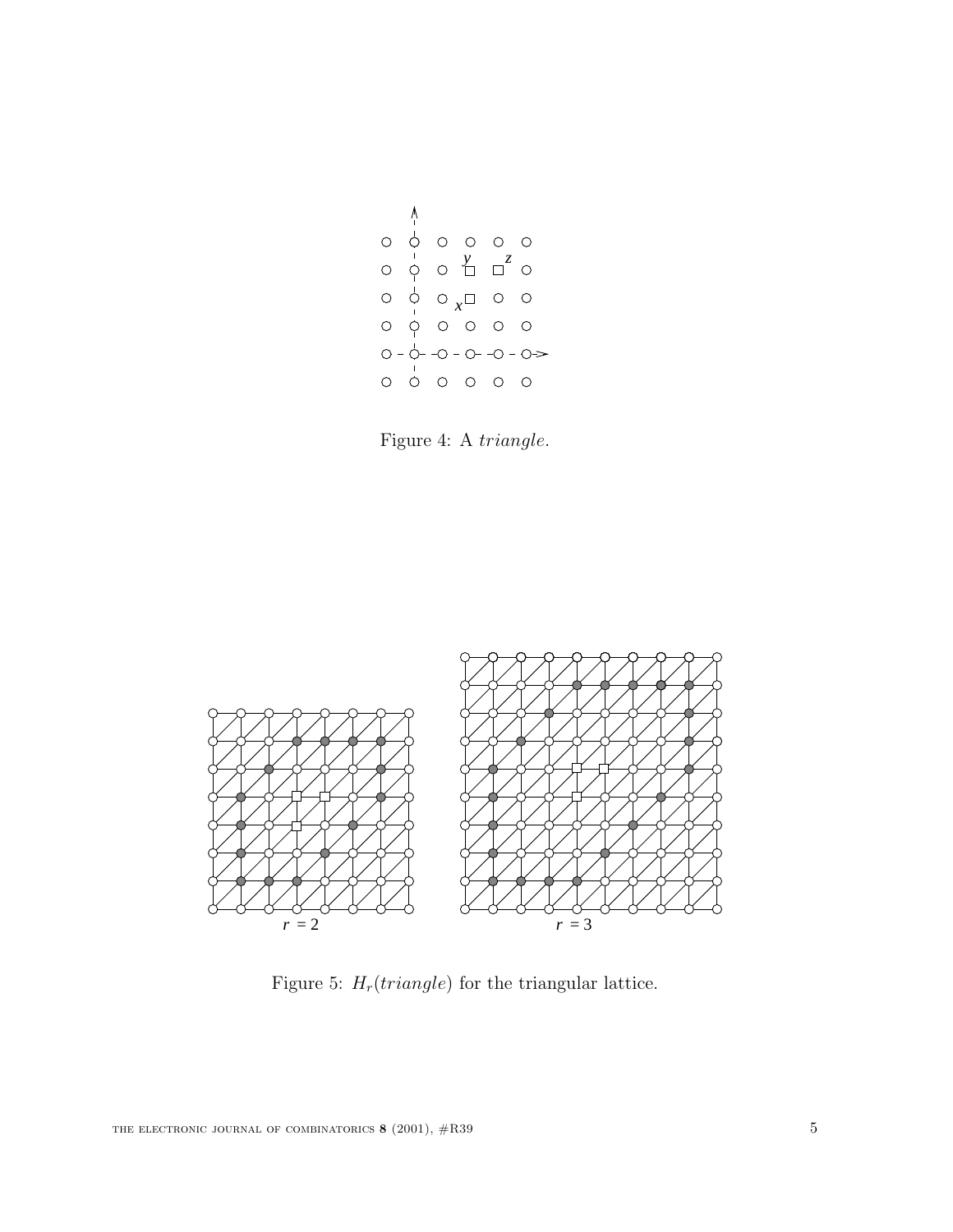Using Proposition 1, we see that the cardinality of this set is at least  $2 \times \{triangle: c$  $H_r(traingle) \subseteq Q_n$ . On the other hand, it is at most  $|C \cap Q_n| \times (6r+3)$ .

Since

$$
|\{triangle: H_r(triangle) \subseteq Q_n\}| \ge (2n - p + 1)^2,
$$

we obtain:

$$
\frac{|C \cap Q_n|}{|Q_n|} \ge \frac{2}{6r+3} \times \frac{(2n-p+1)^2}{(2n+1)^2}.
$$

By letting *n* tend to infinity, we obtain the result.

Theorem 2 improves on  $D(G_H, r) \geq 1/(4r+4)$  from [9].

**Theorem 2** The minimum density of an r-identifying code in the brick wall grid satisfies  $D(G_H, r) \geq$ 2  $\frac{2}{5r+3}$  if r is even and  $D(G_H, r) \ge$ 2  $\frac{2}{5r+2}$  if r is odd.

**Proof.** Since the brick wall grid is not globally invariant by all translations, we have to adapt slightly our previous method. We now call a *triangle* any 3-tuple  $(x, y, z)$  such that there exist  $i \in \mathbb{Z}$  and  $j \in \mathbb{Z}$  with  $x = (i, j)$ ,  $y = (i + 1, j)$ ,  $z = (i + 2, j)$ , see Figure 6. We denote by  $E_{0,0}$  the set  $H_r((0,0),(1,0),(2,0))$  and  $E_{1,0}$  the set  $H_r((1,0),(2,0),(3,0))$ . One can remark that  $E_{1,0}$  is obtained from  $E_{0,0}$  by the translation of vector  $(1,0)$  followed by the symmetry with respect to the X-axis. Denote by  $E_{i,j}$  the set of vertices obtained: - if  $i + j$  is even, from  $E_{0,0}$  by the translation of vector  $(i, j)$ ;

- if  $i + j$  is odd, from  $E_{1,0}$  by the translation of vector  $(i - 1, j)$ .

It is clear that  $E_{i,j}$  is the set  $H_r((i, j), (i + 1, j), (i + 2, j)).$ 

We consider also the set  $\mathcal{E} = \{E_{i,j} : i \in \mathbb{Z}, j \in \mathbb{Z}\}\.$  One can observe, using considerations of horizontal symmetry, first that the sets  $E_{i,j}$  all have the same cardinality, denoted here by e, and second that the number of times a vertex is in a set  $E_{i,j}$  does not depend on the considered vertex; it follows, using the same type of argument as in the proof of Proposition 2, that each vertex of the infinite graph belongs to e elements  $E_{i,j} \in \mathcal{E}$ .

Now, the proof is nearly the same as the previous proof; it is only necessary to compute the value of e to obtain the result.

One readily checks that, for the brick wall grid:

- $-|H_r(trianqle)| = 5r + 3$  if r is even;
- $-|H_r(triangle)| = 5r + 2$  if r is odd.

**Remark.** With the same argument, it is possible to show that the minimum density of an r-identifying code in the square lattice satisfies

$$
D(G_S, r) \ge \frac{2}{6r+3};
$$

but the following theorem will give a better lower bound, also improving on  $D(G_S, r) \geq$  $2/(7r+4)$  from [13].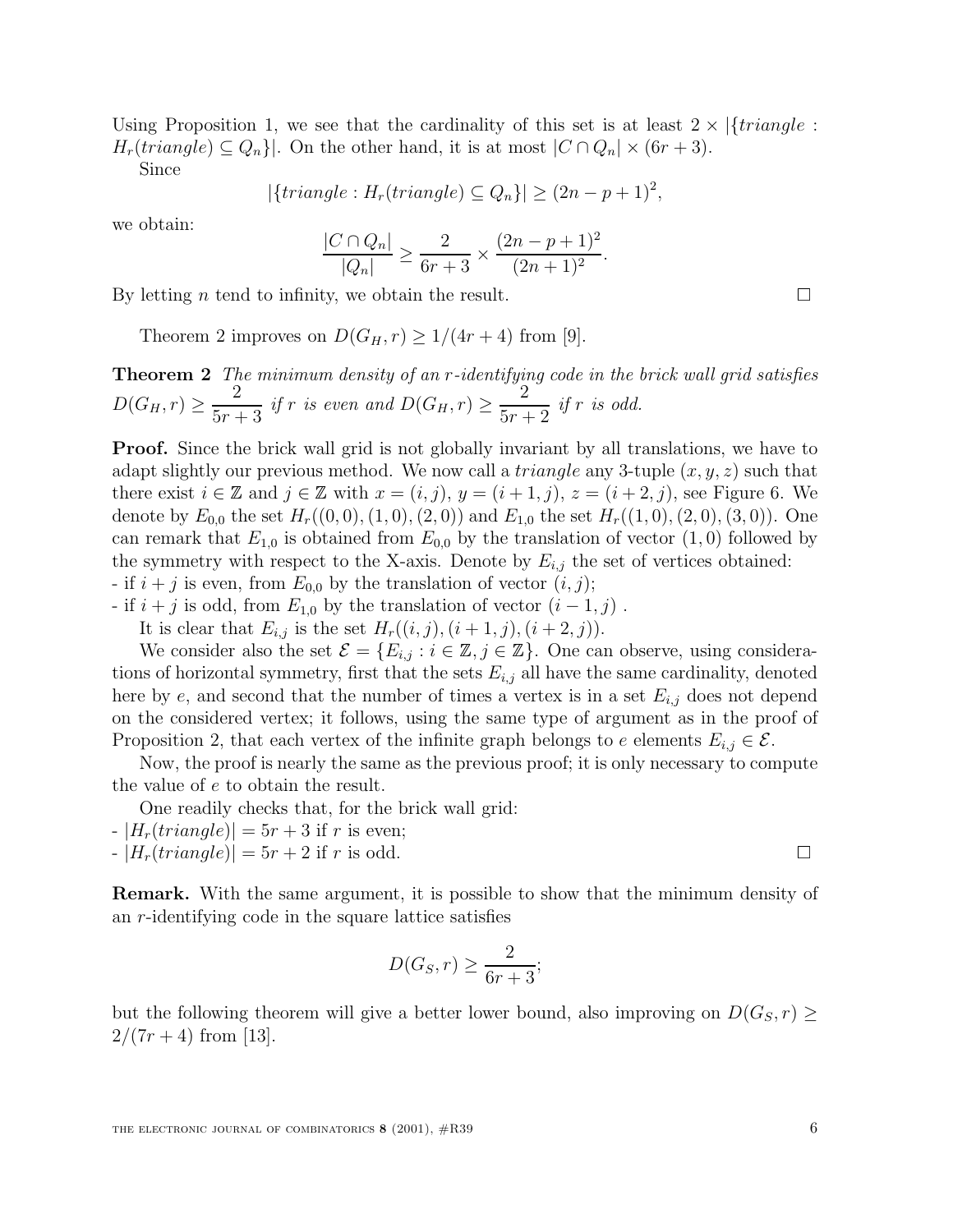

Figure 6:  $H_r(triangle)$  for the brick wall grid.



Figure 7: A square.

**Theorem 3** The minimum density of an r-identifying code in the square lattice satisfies

$$
D(G_S, r) \ge \frac{3}{8r + 4}.
$$

**Proof.** In this proof, we call a *square* any 4-tuple  $(x, y, z, t)$  such that there exist  $i \in \mathbb{Z}$ and  $j \in \mathbb{Z}$  with  $x = (i, j), y = (i + 1, j), z = (i + 1, j + 1)$  and  $t = (i, j + 1)$ , see Figure 7. Consider the set

$$
K_r(x, y, z, t) = \Delta_r(x, y) \cup \Delta_r(x, z) \cup \Delta_r(x, t) \cup \Delta_r(y, z) \cup \Delta_r(y, t) \cup \Delta_r(z, t),
$$

see Figure 8.

We will prove first that, if we have an  $r$ -identifying code for the square lattice, then  $K_r(x, y, z, t)$  contains at least three codewords (cf. Proposition 1). We can assume, without loss of generality, that  $K_r(x, y, z, t)$  contains a codeword  $c = (i', j')$  with:  $i' \leq i$ and  $j' \leq j$ . We have:

$$
d(c, y) = d(c, x) + 1, d(c, z) = d(c, x) + 2, d(c, t) = d(c, x) + 1,
$$
\n(1)

THE ELECTRONIC JOURNAL OF COMBINATORICS **8** (2001),  $\#R39$  7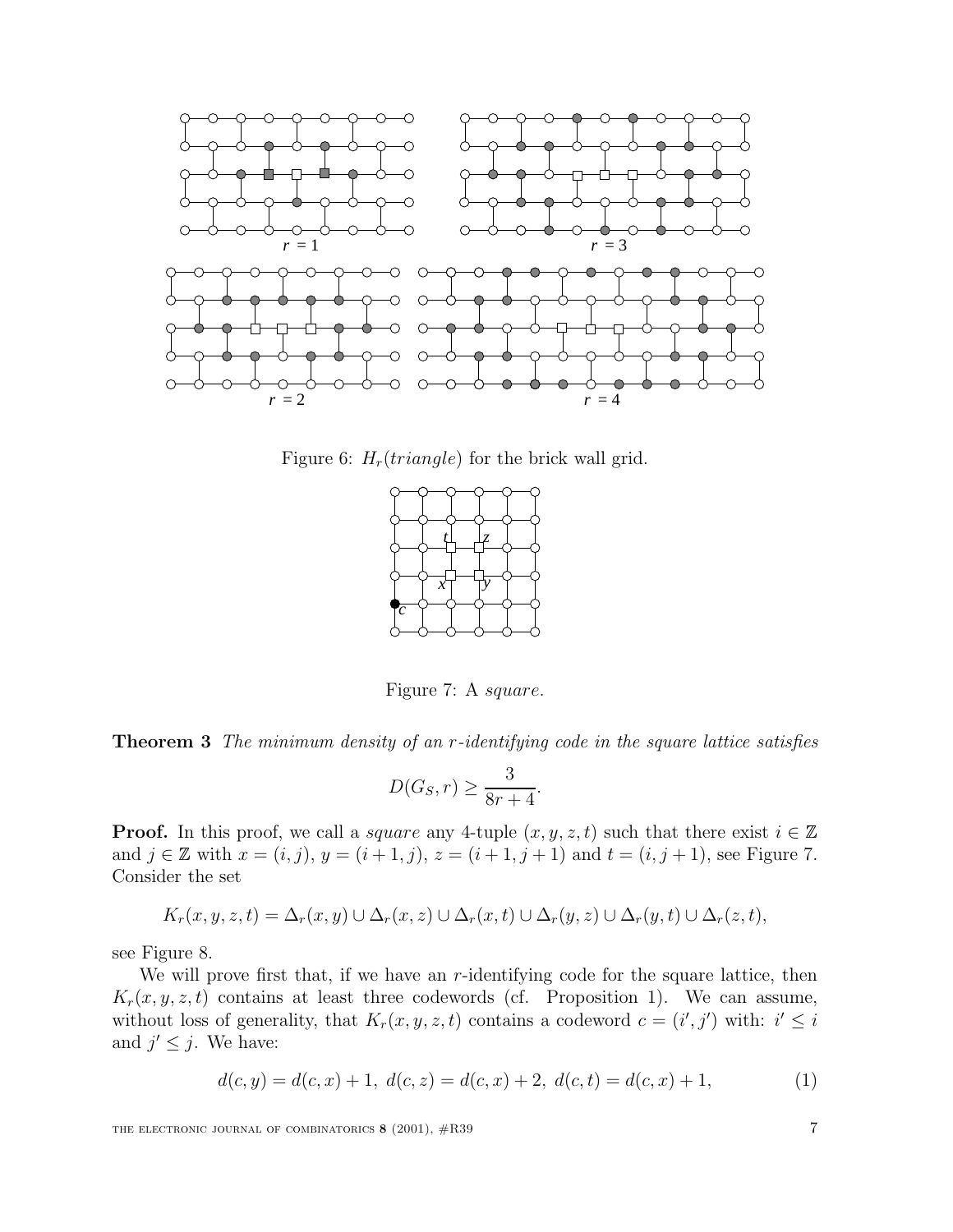

Figure 8:  $K_r(square)$  for the square lattice.

cf. Figure 7. Since x belongs to  $K_r(x, y, z, t)$ ,  $d(c, x) = r - 1$  or  $d(c, x) = r$ . First, if  $d(c, x) = r$ , then by (1), c does not cover y, z or t, and thus does not belong to  $\Delta_r(y, z) \cup \Delta_r(z, t) \cup \Delta_r(y, t)$ , which is  $H_r(y, z, t)$ ; from Proposition 1,  $H_r(y, z, t)$  contains at least two codewords and they are distinct from c; so  $K_r(x, y, z, t)$  contains at least three codewords.

If  $d(c, x) = r - 1$ , then c does not separate between x, y and t, i.e., c does not belong to  $H_r(x, y, t)$ . Using again Proposition 1, we see that  $K_r(x, y, z, t)$  must contain at least three codewords.

In other words, in the square lattice, one codeword necessarily separates a *square* into a singleton and a triangle, and the triangle needs two more codewords.

Moreover, it is easy to check that  $|K_r(x, y, z, t)| = 8r + 4$ . Using the same argument as in the proof of Theorem 1, replacing triangle by square, and the two codewords for a *triangle* by three codewords for a *square*, we obtain the result.  $\square$ 

# **3 A general construction for the triangular lattice**

In this section, we denote a vertex P by  $P = (i, j)$ , and a vertex  $P_k$  by  $P_k = (i_k, j_k)$ . For  $i \in \mathbb{Z}$ , we set  $\varepsilon(i) = 0$  if i is even and  $\varepsilon(i) = 1$  if i is odd.

The distance d between two vertices of the triangular lattice is given by:  $-d(P_1, P_2) = \max(|i_2 - i_1|, |j_2 - j_1|)$  if  $(i_2 - i_1) \times (j_2 - j_1) \geq 0$ ,

-  $d(P_1, P_2) = |i_2 - i_1| + |j_2 - j_1|$  otherwise.

We give three theorems, corresponding to the cases  $r$  odd,  $r$  a multiple of 4 and  $r$  even and not a multiple of 4.

**Theorem 4** Let r be a positive odd integer. There is an r-identifying code in the triangular lattice with density  $\frac{1}{2}$  $\frac{1}{2r+2}$ .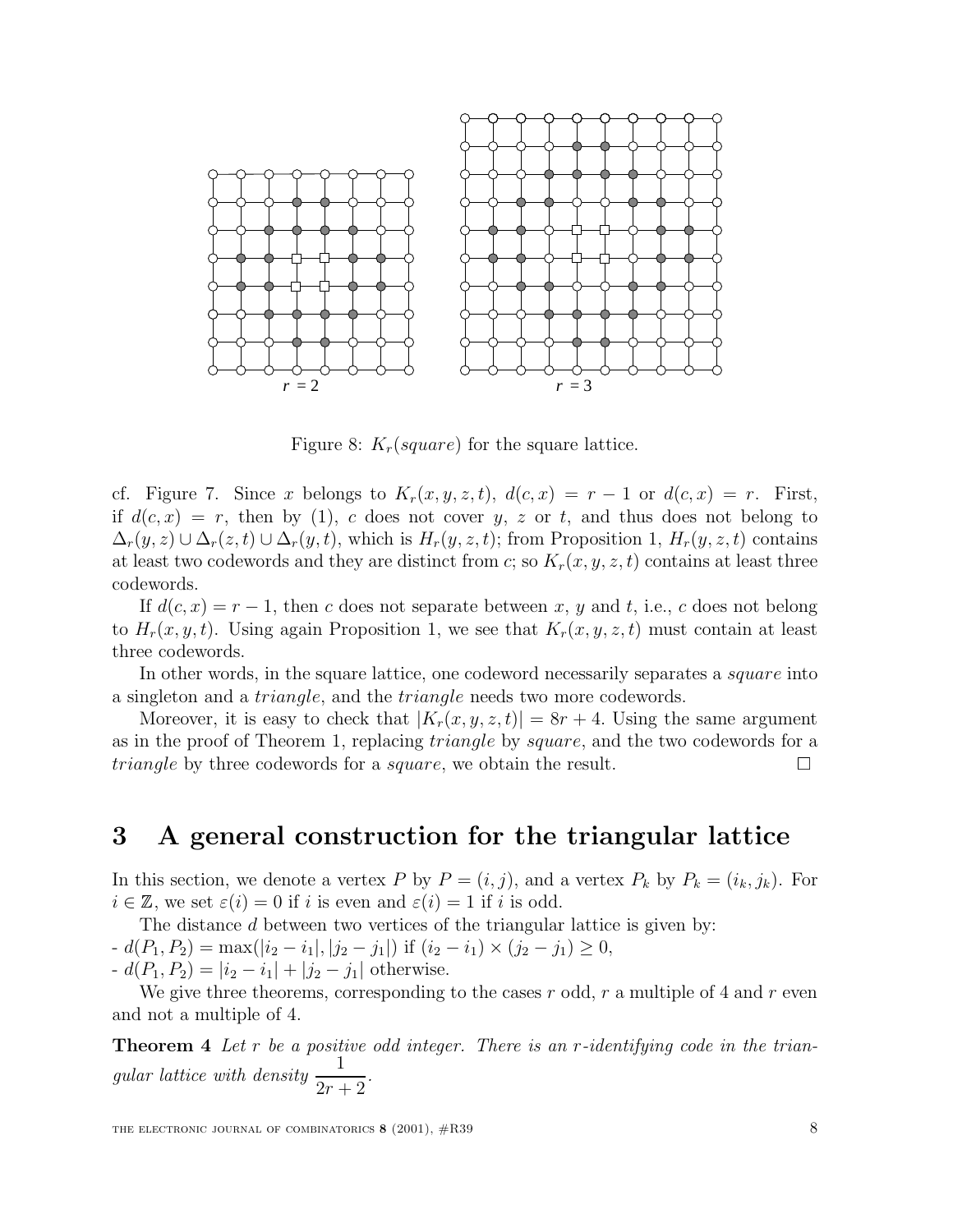**Proof.** Let r be a positive odd integer. We define, for k belonging to  $\mathbb{Z}$ , a set  $C_k$  of vertices by:

$$
C_k = \{ (k(r+1), \alpha) : \alpha \in \mathbb{Z}, \alpha \text{ even} \}.
$$

We claim that C, the union of the sets  $C_k$  for  $k \in \mathbb{Z}$ , is an r-identifying code for the triangular lattice. Figure 9 illustrates the case  $r = 5$ .



Figure 9: A 5-identifying code for the triangular lattice. Codewords are in black.

A vertex  $P = (i, j)$  is r-covered by  $C_k$  if and only if:

$$
k(r + 1) - r \le i \le k(r + 1) + r.
$$

So, all the vertices are covered. Furthermore, the minimum value of  $k$ , denoted by  $k(P)$ ,  $k \in \mathbb{Z}$ , such that  $P = (i, j)$  is covered by an element of  $C_k$  is:

$$
k(P) = \left\lceil \frac{i-r}{r+1} \right\rceil.
$$

Now we show that any two vertices  $P_1$  and  $P_2$  are r-separated.

A vertex  $P = (i, j)$  is such that  $k(P) = 0$  if and only if:  $0 \le i \le r$ . We consider such a vertex and denote by  $J_k(P)$  the set of ordinates of codewords covering P and belonging to  $C_k$ .

A codeword  $(0, \alpha)$  where  $\alpha \in \mathbb{Z}$  is even, that is to say a codeword of  $C_0$ , covers P if and only if:

$$
\begin{cases} i + \alpha - j \le r \\ j - \alpha \le r. \end{cases}
$$

So:

$$
J_0(P) = \{ \alpha \in \mathbb{Z} : \alpha \text{ even, } j - r + 1 - \varepsilon(j) \le \alpha \le j - i + r - 1 + \varepsilon(i + j) \}. \tag{2}
$$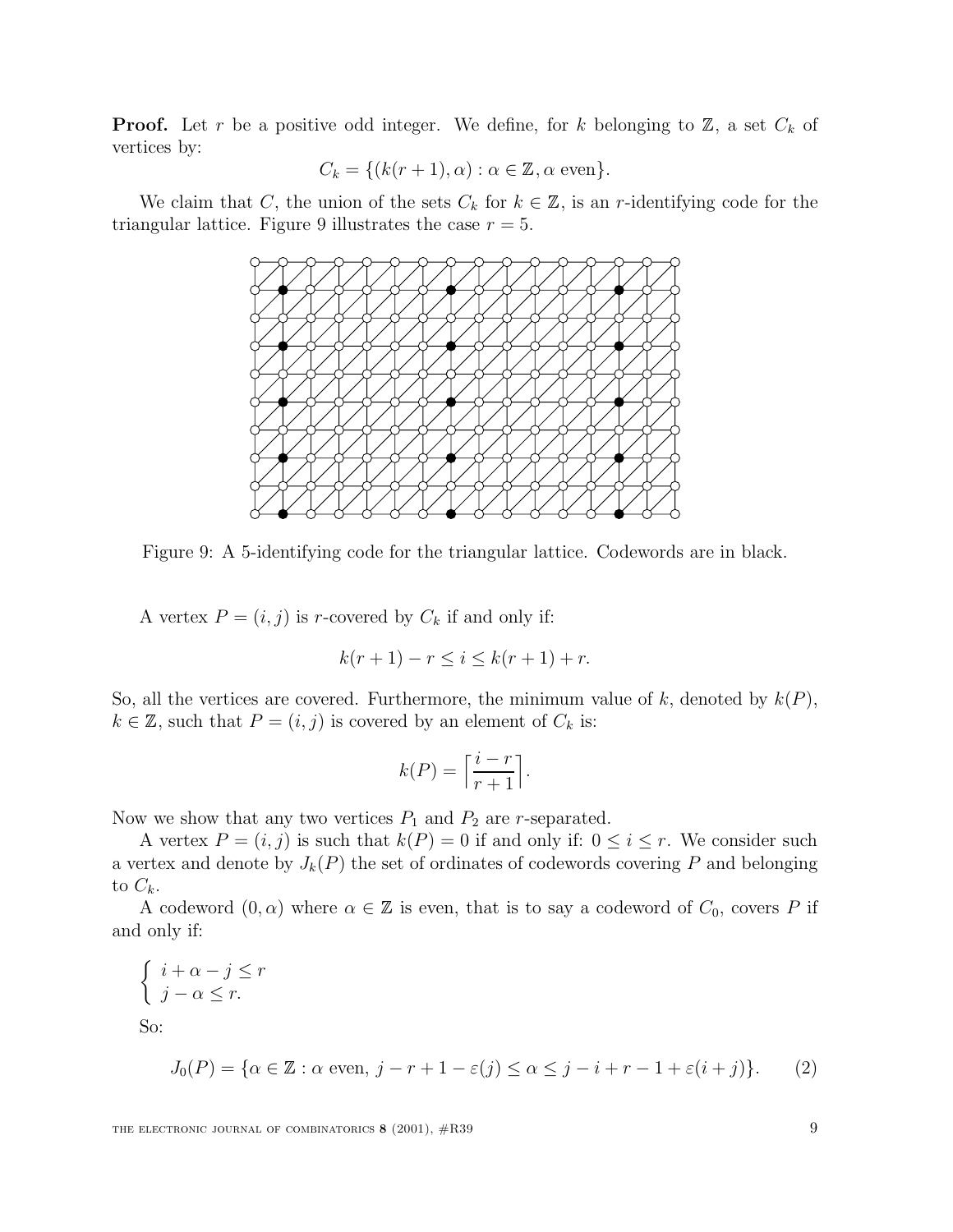In the same way, we obtain that:

if  $i = 0, J_1(P)$  is empty and otherwise:

$$
J_1(P) = \{ \alpha \in \mathbb{Z} : \alpha \text{ even, } j - i + 2 - \varepsilon(i + j) \le \alpha \le j + r - 1 + \varepsilon(j) \}. \tag{3}
$$

We consider two distinct vertices  $P_1$  and  $P_2$  and we suppose that they are not r-separated. This clearly implies that  $k(P_1) = k(P_2)$ . We can assume, without loss of generality, that  $k(P_1) = k(P_2) = 0$  (the other cases are obtained by translation). So:

$$
\begin{cases} 0 \leq i_1 \leq r \\ 0 \leq i_2 \leq r. \end{cases}
$$

Suppose first that  $i_1 = i_2 = 0$ ; by (2), we have:

$$
\begin{cases}\nj_1 - \varepsilon(j_1) = j_2 - \varepsilon(j_2) \\
j_1 + \varepsilon(j_1) = j_2 + \varepsilon(j_2),\n\end{cases}
$$

so:  $j_1 = j_2$ ;  $P_1 = P_2$ , a contradiction.

Assume now that  $i_1 = 0$  and  $i_2 > 0$ ;  $J_1(P_1)$  is empty and  $J_1(P_2)$  is not, a contradiction with the fact that  $P_1$  and  $P_2$  are not separated.

Suppose finally that  $i_1 > 0$  and  $i_2 > 0$ ; we have, by (2) and (3):

$$
\begin{cases}\nj_1 - \varepsilon(j_1) = j_2 - \varepsilon(j_2) \\
j_1 - i_1 + \varepsilon(i_1 + j_1) = j_2 - i_2 + \varepsilon(i_2 + j_2) \\
j_1 - i_1 - \varepsilon(i_1 + j_1) = j_2 - i_2 - \varepsilon(i_2 + j_2) \\
j_1 + \varepsilon(j_1) = j_2 + \varepsilon(j_2).\n\end{cases}
$$

We easily deduce that  $P_1 = P_2$ , again a contradiction.

**Theorem 5** If  $r \geq 4$  is divisible by four, then there is an r-identifying code with density 1  $\frac{1}{2r+4}$  in the triangular lattice.

**Proof.** It is now convenient to adopt a new representation of the triangular lattice and draw it as in Figure 10. We denote by  $X_i$ ,  $i \in \mathbb{Z}$ , and by  $Y_j$ ,  $j \in \mathbb{Z}$ , the vertical and horizontal lines, respectively, formed by the lattice points. We take as codewords of C all the lattice points in the sets  $X_i \cap Y_j$  with i even, j divisible by  $r + 2$  and  $i/2 \equiv j/(r+2) \mod 2$ . The case  $r = 4$  is given in Figure 10. Clearly the density of C is  $1/(2r+4)$ .

Assume that x is an unknown vertex, and that we know  $I(x)$ . We now show that based on  $I(x)$  we can unambiguously identify x.

If j is divisible by  $r+2$ , we see from Figure 11 that  $I(x)$  contains at least  $r/2$  codewords of Y<sub>i</sub> if and only if  $x \in Y_k$  for some k satisfying the condition  $j - r - 1 \leq k \leq j + r + 1$ or x is a codeword in  $Y_{j-r-2}$  or  $Y_{j+r+2}$ . In particular, x is a codeword if and only if there is an index j such that  $I(x)$  contains r/2 codewords from  $Y_j$  and r/2 from  $Y_{j-2r-4}$ . And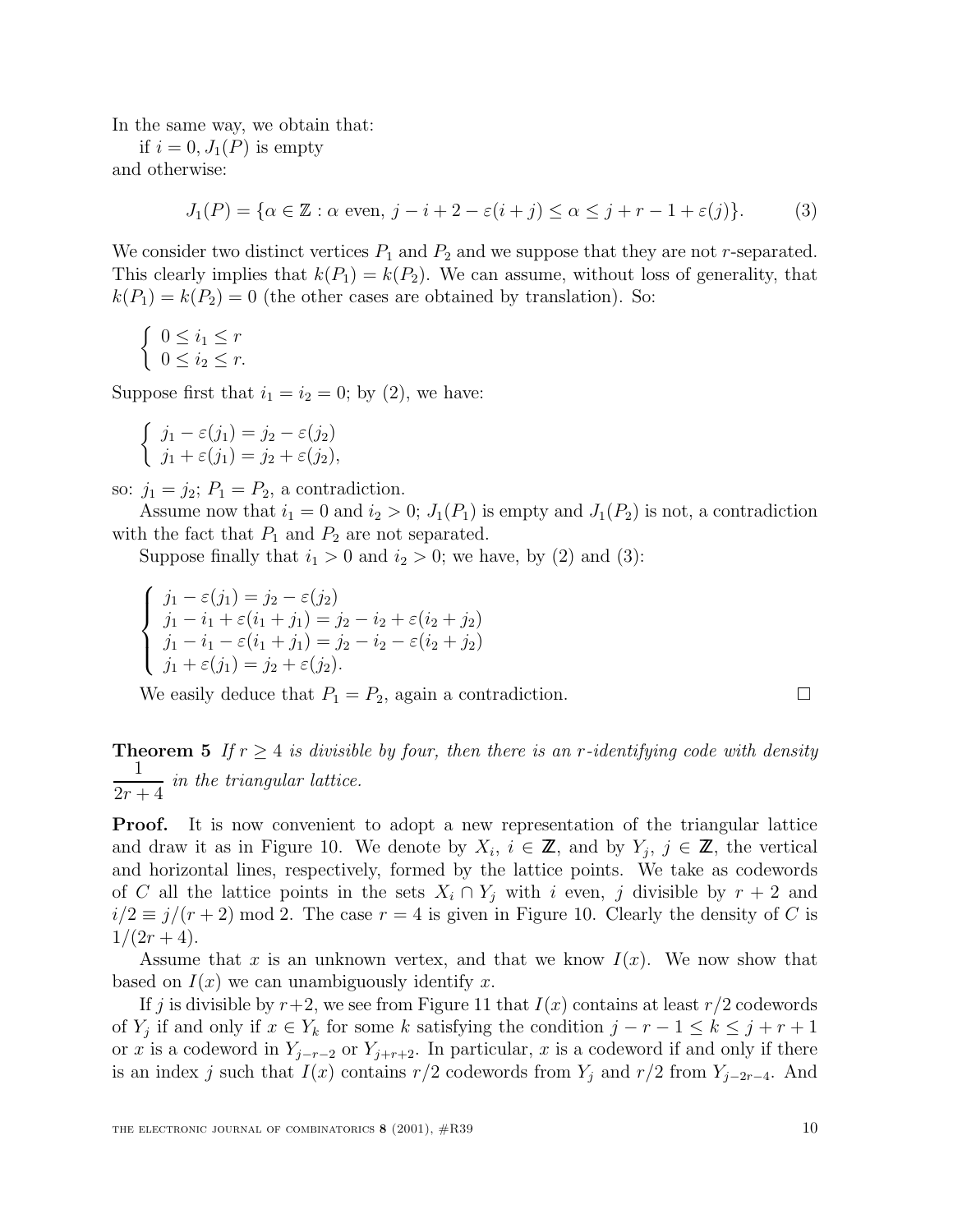

 $X_i$   $X_{i+1}$   $X_{i+2}$   $X_{i+3}$  ...

Figure 10: An r-identifying code with density  $1/(2r+4)$  for the triangular lattice when  $r = 4$ . Codewords are in black.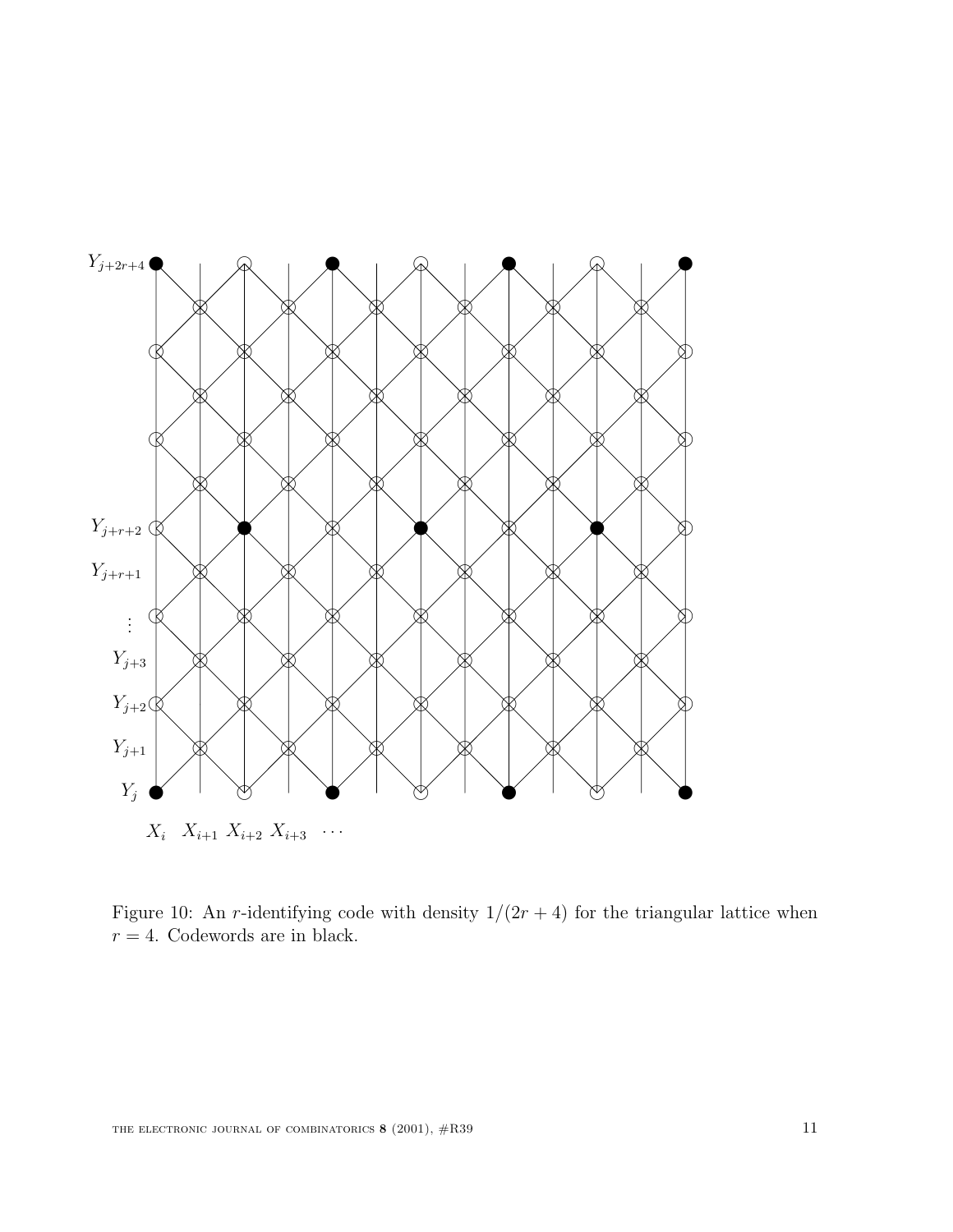

Figure 11: The number beside a vertex x indicates how many codewords in  $Y_{j+2r+4}$  $r\text{-cover}$   $x.$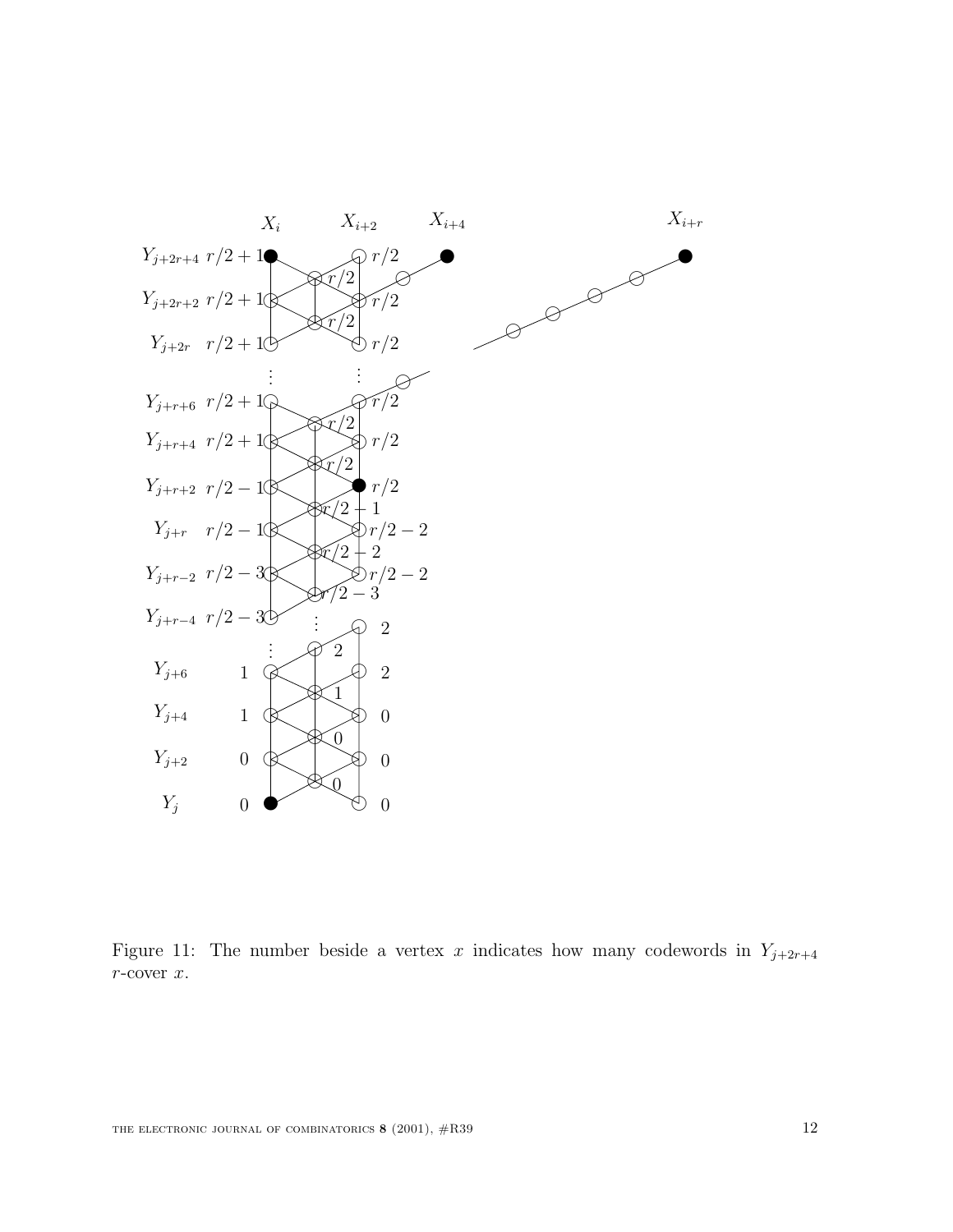if so, then  $x \in Y_{j-r-2}$  and we know that it is the middle point of  $I(x) \cap Y_{j-r-2}$ . Assume therefore that  $x$  is not a codeword.

Let j be the smallest index such that  $|I(x) \cap Y_i| \ge r/2$ . Then x is either a noncodeword in  $Y_j$  or is in some  $Y_k$ ,  $j+1 \leq k \leq j+r+1$ .

Let j' be the largest index such that  $|I(x) \cap Y_{i'}| \ge r/2$ . There are two possibilities: either  $j' = j$  or  $j' = j + r + 2$ . If  $j' = j$ , then we know that x is a noncodeword in  $Y_j$ , and it is the unique point lying between the two middle points of  $I(x) \cap Y_i$ . We can therefore assume that  $j' = j+r+2$ , in which case we know that x is in some  $Y_k$ ,  $j+1 \leq k \leq j+r+1$ .

Let  $Y = \bigcup_{j+1 \leq k \leq j+r+1} Y_k$ . If  $c \in C \cap Y_{j+r+2} \cap X_i$ , then  $B_r(c) \cap Y = Y \cap (\bigcup_{i-r \leq k \leq i+r} X_k)$ . We know that for exactly one of the two lines  $Y_i$  and  $Y_{i+r+2}$ , the codewords are in the lines  $X_i$  with i divisible by four. By taking the left-most codeword on that line that still covers x, we find an index 4t such that  $x \in X_{4t-3} \cup X_{4t-2} \cup X_{4t-1} \cup X_{4t}$ . Using the other line, and taking the left-most codeword on it that still covers x, we find an index  $4t' + 2$  such that  $x \in X_{4t'-1} \cup X_{4t'} \cup X_{4t'+1} \cup X_{4t'+2}$ . The intersection of these two gives us an index 2s such that  $x \in X_{2s-1} \cup X_{2s}$ . In the same way, by considering the right-most codewords in  $Y_{j+r+2}$  and  $Y_j$  that still cover x, we find an index 2s' such that  $x \in X_{2s'} \cup X_{2s'+1}$ . The intersection of these two finally gives us the index i for which  $x \in X_i$ .

Denote  $f(x) = |I(x) \cap Y_{j+2r+4}|$  and  $g(x) = |I(x) \cap Y_{j-r-2}|$ . Assume that  $x \in Y_{j+k}$ ,  $1 \leq k \leq r+1$ .

Assume first that there are no codewords on the line  $X_i$  containing x. Then using Figure 11, we see that for  $k = 1, 3, 5, \ldots, r + 1$  the pairs  $(f(x), g(x))$  are  $(0, r/2 - 1)$ ,  $(0, r/2-2), (1, r/2-3), (2, r/2-4), \ldots, (r/2-4, 2), (r/2-3, 1), (r/2-2, 0), (r/2-1, 0)$ and all these pairs are different (since  $r \geq 4$ ), and we can identify x.

Assume second that there are codewords on the line  $X_i$  containing x. Without loss of generality the point in  $X_i \cap Y_j$  is a codeword; the case in which  $X_i \cap Y_{j+r+2}$  is a codeword is symmetric. For  $k = 2, 4, ..., r$  the pairs  $(f(x), g(x))$  are  $(0, r/2 - 2), (1, r/2 - 2),$  $(1, r/2 - 4), (3, r/2 - 4), \ldots, (r/2 - 3, 2), (r/2 - 3, 0), (r/2 - 1, 0),$  and we can again identify x.

In view of the previous proof it is not suprising that we can modify the construction slightly and obtain the following result.

**Theorem 6** If r is even and not divisible by four, then there is an r-identifying code with  $density \frac{1}{2}$  $\frac{1}{2r+2}$  in the triangular lattice.

**Proof.** We take as codewords of C all the lattice points in the sets  $X_i \cap Y_j$  where  $(i, j)$ is of the form  $(4a, 0) + b(2, 2r + 2)$  or  $(4a, r + 2) + b(2, 2r + 2)$  where  $a, b \in \mathbb{Z}$ . Clearly the density of C is  $1/(2r+2)$ .

Let x be the unknown vertex for which the set  $I(x)$  is known.

We follow the same strategy as in the previous proof. As the first step we try to find an index j divisible by  $2r + 2$  such that we know that  $x \in Y_k$ ,  $j - r - 1 \leq k \leq j$  (Case 1) or we know that  $x \in Y_k$ ,  $j + 1 \leq k \leq j + r$  (Case 2).

From Figure 12 we see that we can choose an index j' divisible by  $2r + 2$  such that  $|I(x) \cap Y_{j'}| \ge r/2$ . Using Figure 12 we see that then either 1)  $x \in Y_k$  for some  $j'-r-1 \le$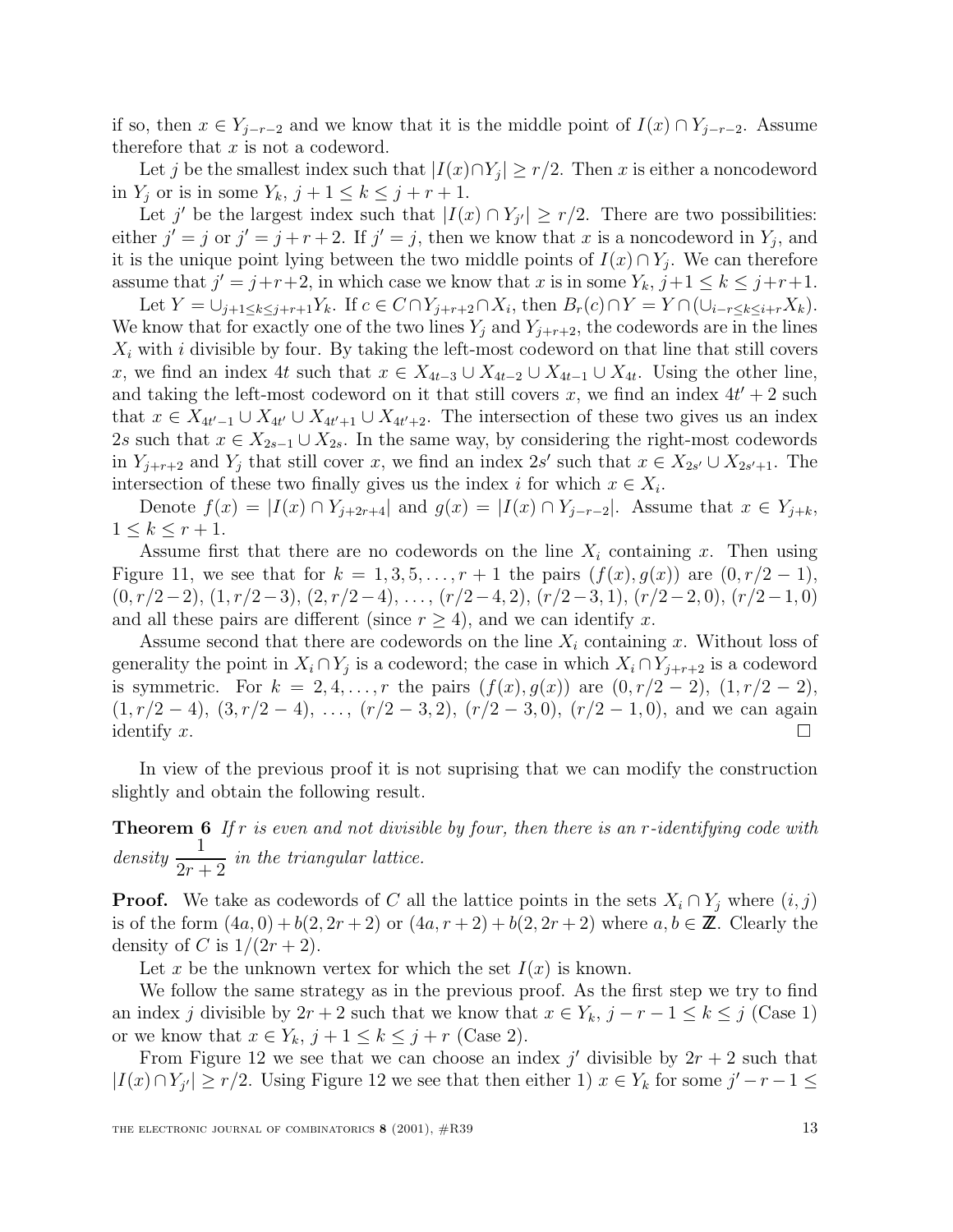



Figure 12: The number beside a vertex x indicates how many codewords in  $Y_{j+2r+2}$  $r\text{-cover}$   $x.$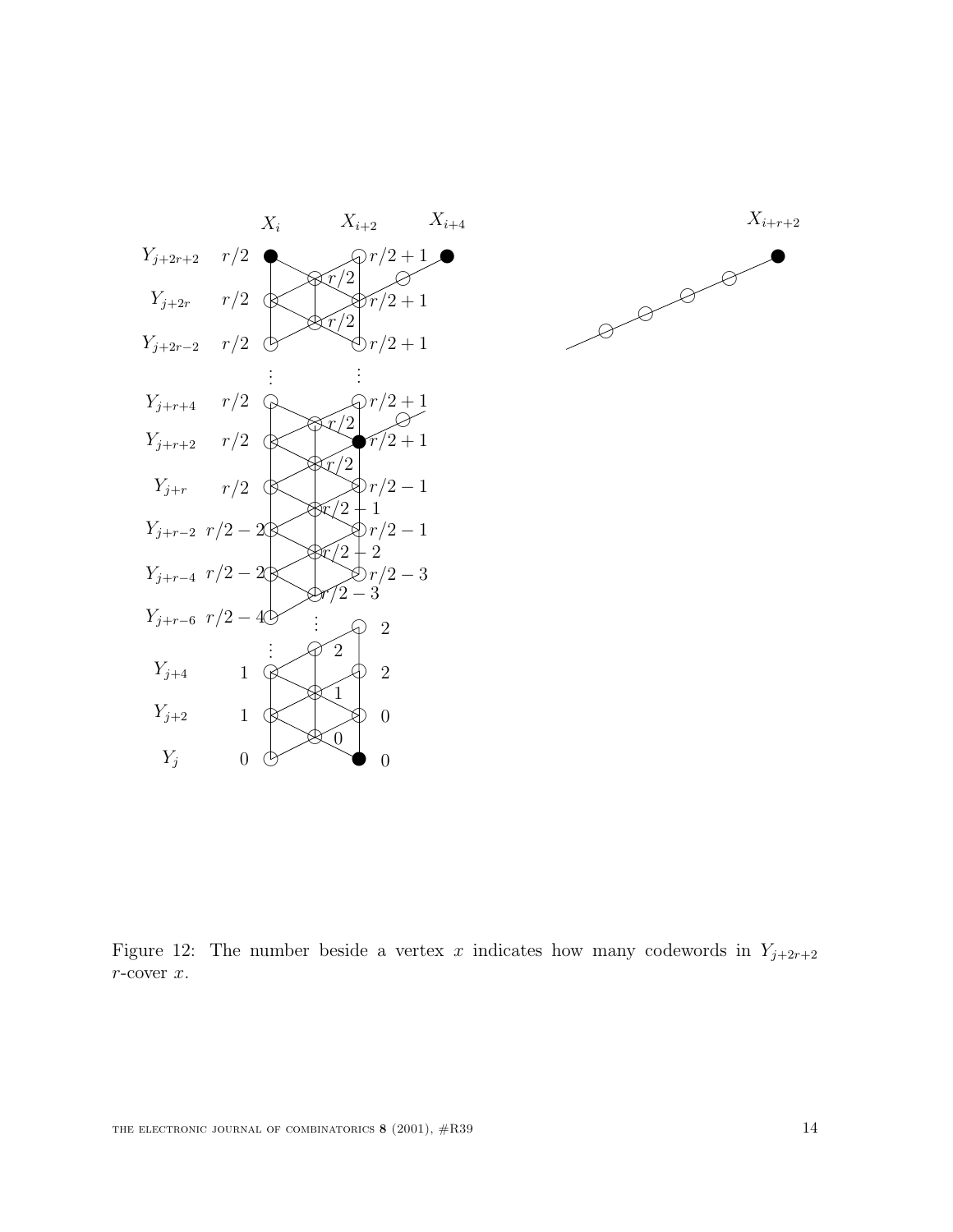$k \leq j' + r + 1$  or 2)  $x \in Y_{j'-r-2} \cup Y_{j'+r+2}$ . However, we can immediately check if 2) holds:  $|I(x) \cap Y_{j'+2r+2}| = r/2 + 1$  if and only if 2) holds and  $x \in Y_{j'+r+2}$ : we can then choose  $j = j' + 2r + 2$  and move to Case 1. Similarly  $|I(x) \cap Y_{j'-2r-2}| = r/2 + 1$  if and only if 2) holds and  $x \in Y_{j'-r-2}$ : we can now choose  $j = j'-2r-2$  and move to Case 2.

So, assume that we have concluded that 2) did not hold. Then we know that  $j'-r-1 \leq$  $k \leq j' + r + 1.$ 

Furthermore,  $|I(x) \cap Y_{j'+r+2}| \geq r/2$  if and only if either  $x \in Y_k$  for some  $j' + 1 \leq$  $k \leq j' + r + 1$  or x is a codeword on  $Y_{j'}$ . However, the latter holds if and only if  $|I(x) \cap Y_{j'-r}| = r/2 + 1$ : if it does, we take  $j = j'$  and move to Case 1. Finally,  $x \in Y_{j'+r+1}$ if and only if  $|I(x) \cap Y_{j'+2r+2}| = r/2$  and  $|I(x) \cap Y_{j'}| = r/2$ : if yes, then we take  $j = j'+2r+2$ and move to Case 1. Otherwise, we have been able to decide that either  $j'-r-1 \leq k \leq j'$ , then take  $j = j'$  and move to Case 1; or that  $j' + 1 \leq k \leq j' + r$ , then again take  $j = j'$ and move to Case 2.

**Case 1:**  $j - r - 1 \le k \le j$ . Then the codewords on  $Y_j$  and  $Y_{j-r}$  are not above each other, and exactly the same argument as in the previous proof gives us the unique index  $i$ for which  $x \in X_i$ . Define  $f(x) = |I(x) \cap Y_{i+r+2}|$  and  $g(x) = |I(x) \cap Y_{i-2r-2}|$ . Assume that  $x \in Y_{j-h}, h \in \{0, 1, 2, \ldots, r+1\}.$  If  $X_i \cap C = \emptyset$ , then we can immediately tell on which  $Y_k$  the vertex x lies, because the values  $g(x)$  for  $h = 1, 3, \ldots, r + 1$  are all different:  $g(x)$ takes all the values from 0 to r/2. Assume then that  $X_i \cap Y_j \subseteq C$ . (The remaining cases are symmetric.) Then the pairs  $(f(x), g(x))$  for  $h = 0, 2, 4, ..., r$  are  $(r/2, 0), (r/2 - 2, 0),$  $(r/2-2, 2), (r/2-4, 2), \ldots, (1, r/2-3), (1, r/2-1), (0, r/2-1).$  They are all different, and we can identify x.

**Case 2:**  $j + 1 \le k \le j + r$ . Denote  $f(x) = |I(x) \cap Y_{j+2r+2}|$  and  $g(x) = |I(x) \cap Y_{j-r}|$ .

Now the codewords on  $Y_i$  and  $Y_{i+r+2}$  are above each other — without loss of generality the codewords are in the columns  $X_i$  with i divisible by four — and we cannot immediately deduce the index i for which  $x \in X_i$ . Anyway, using the right-most codeword in  $Y_{j+r+2}$ that still covers x we find an index 4t such that  $x \in X_{4t-2} \cup X_{4t-1} \cup X_{4t} \cup X_{4t+1}$  and using the left-most codeword in  $Y_j$  that covers x we find an index 4t' such that  $x \in X_{4t'-1} \cup X_{4t'} \cup$  $X_{4t'+1} \cup X_{4t'+2}$ . The intersection of these sets is either  $X_{4t-2}$  or  $X_{4t-1} \cup X_{4t} \cup X_{4t+1}$ ; in the latter case, we can then decide whether or not  $x \in X_{4t}$ : if no, then  $f(x) + g(x) = r/2$ , which is odd; if yes, then  $f(x) + g(x)$  is the sum of two even numbers and hence even.

All these together imply that if  $x \in X_{2s}$  for some s, then we know the index 2s; and otherwise we have found an index 4t such that  $x \in X_{4t-1} \cup X_{4t+1}$ .

Denote by h the index  $(1 \leq h \leq r)$  such that  $x \in Y_{j+h}$ .

Assume first that  $x \in X_{4t}$  for some t. Then the pairs  $(f(x), g(x))$  for  $h = 2, 4, \ldots, r$ are  $(0, r/2-1)$ ,  $(2, r/2-1)$ ,  $(2, r/2-3)$ , ...,  $(r/2-3, 2)$ ,  $(r/2-1, 2)$ ,  $(r/2-1, 0)$ , and we are done.

Assume second that  $x \in X_{4t-2}$  for some t. Then the pairs  $(f(x), g(x))$  for  $h =$ 2, 4,...,r are  $(1, r/2)$ ,  $(1, r/2-2)$ ,  $(3, r/2-2)$ , ...,  $(r/2-2, 3)$ ,  $(r/2-2, 1)$   $(r/2, 1)$ , and we are again done.

Assume finally that  $x \in X_{4t-1} \cup X_{4t+1}$ . Then we immediately find the index k for which  $x \in Y_k$  because all the relevant values of  $f(x)$  are different. It suffices to decide whether  $x \in X_{4t-1}$  or  $x \in X_{4t+1}$ . We know that  $f(x) + g(x) = r/2$ . Since  $r/2$  is odd,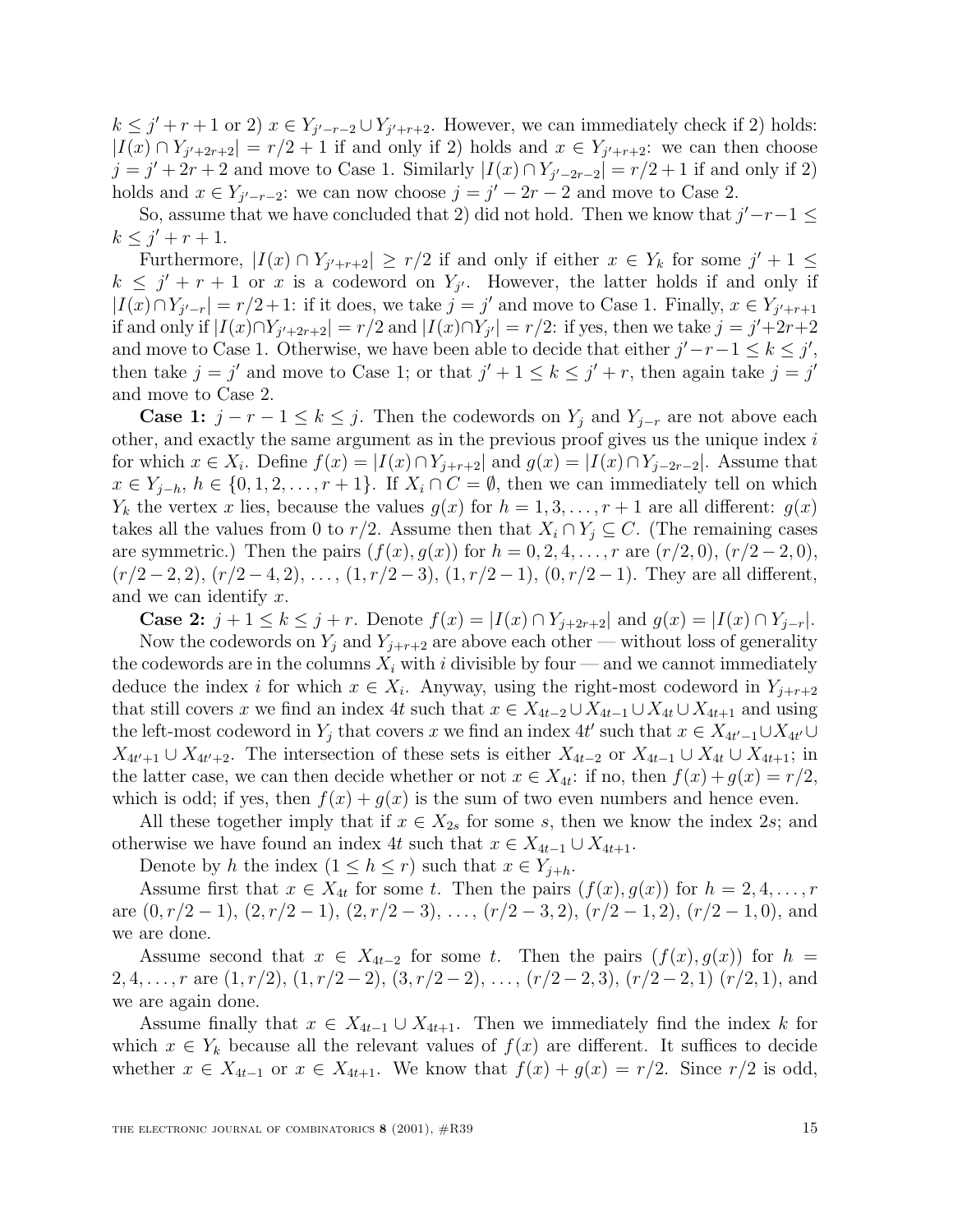

Figure 13: An r-identifying code in the hexagonal (brick wall) grid for  $r = 8$ . Codewords are in black.

either  $f(x)$  or  $g(x)$  is odd; say  $f(x)$ . Because  $X_{4t} \cap Y_{j+2r+2} = \emptyset$  (also  $X_{4t} \cap Y_{j-r} = \emptyset$ , so the case  $g(x)$  odd is similar), we know that in  $I(x) \cap Y_{j+2r+2}$  there is an odd number of points to the left of the line  $X_{4t}$  and an even number to the right (or the other way around). However, for the two points in  $Y_k \cap X_{4t-1}$  and  $Y_k \cap X_{4t+1}$  the identifying sets are mirror images with respect to the line  $X_{4t}$ , and therefore cannot be the same. are mirror images with respect to the line  $X_{4t}$ , and therefore cannot be the same.

**Remark.** The only values of r for which better constructions are known are  $r = 3$  and  $r = 5$ ; see [4].

# **4 A general construction for the brick wall grid**

We first give a construction for r a multiple of 4, then adapt it to the cases  $r \equiv 1, 2 \text{ or } 3$ mod 4.

**Theorem 7** If  $r \geq 8$  is divisible by four, then there is an r-identifying code with density  $8r - 8$  $\frac{67}{9r^2-16r}$  in the brick wall (hexagonal) grid.

**Proof.** In this proof it is convenient to use the hexagonal representation of the grid.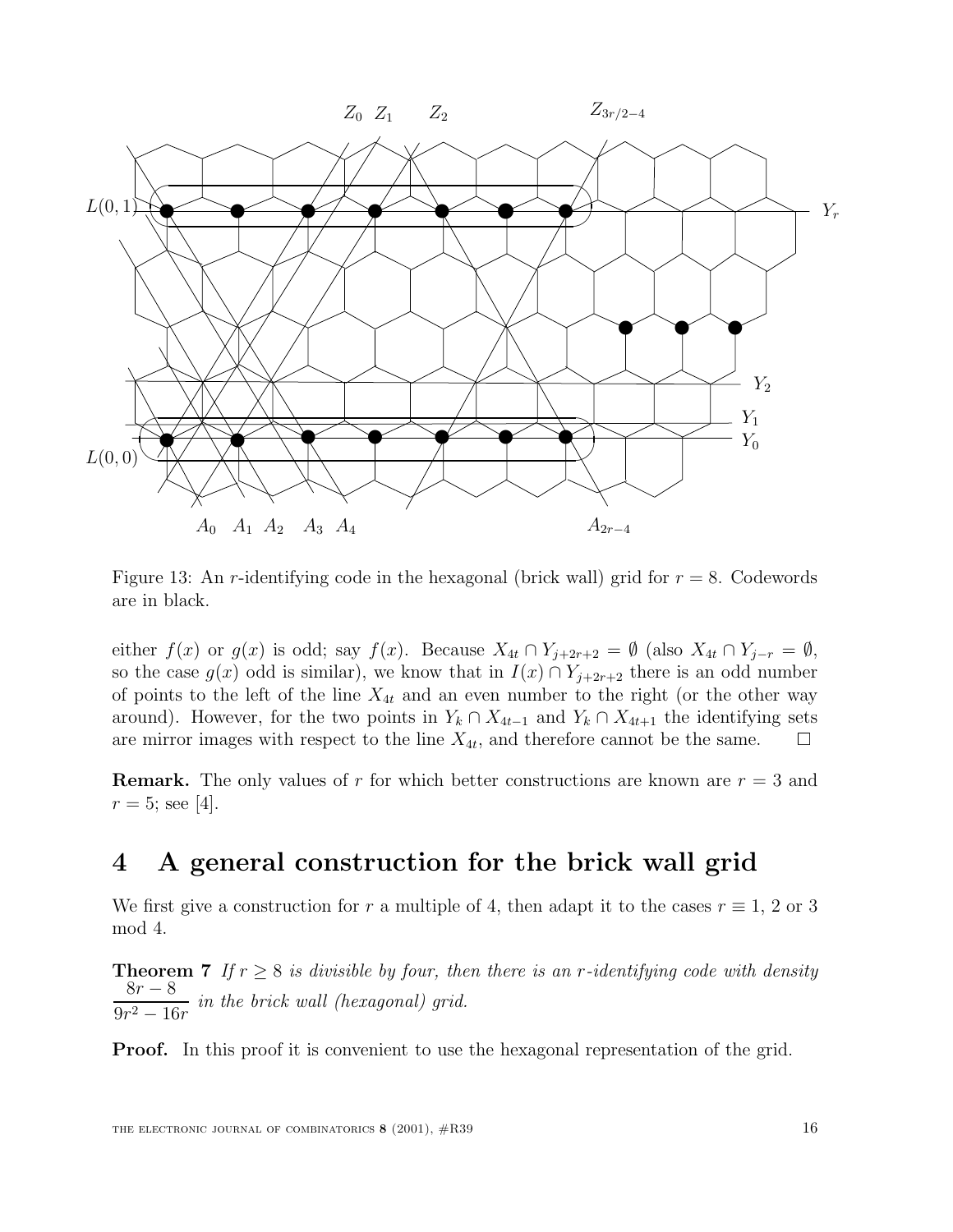Let the lines  $A_i$ ,  $Y_i$ ,  $Z_i$  be as in Figure 13, and let  $X_i$  always denote the vertical line that goes through the point in  $A_i \cap Z_i$ . We use the lines  $X_i$  and  $Y_j$  to indicate the locations of the vertices: we denote by  $(i, j)$  the unique vertex in the intersection of  $X_i$  and  $Y_j$ .

Denote

$$
L(0,0) = \{(0,0), (2,0), \ldots, (2r-4,0)\}
$$

and in general

$$
L(i,j) = (i(2r - 4 + r/4), ir/2 + jr) + L(0,0).
$$

We show that C, the union of all  $L(i, j)$ ,  $i, j \in \mathbb{Z}$ , is an r-identifying code.

The dimensions of the tile become  $r/2 \times (2r-4+r/4)$ . Each tile contains  $r-1$ codewords, which gives the claimed density.

We denote the union of the lines  $Y_0, Y_1, \ldots, Y_r$  by Y.

One readily checks that for the vertex  $y \in Y_0 \cap Z_k$  the intersection  $B_r(y) \cap Y$  is the finite area restricted by the lines  $Y_0$ ,  $Y_r$ ,  $A_{k+r}$  and  $Z_{k-r}$ , and that for the vertex  $z \in Y_r \cap Z_k$ the intersection  $B_r(z) \cap Y$  is the finite area restricted by the lines  $Y_0, Y_r, A_k$  and  $Z_{k+r}$ .

Consequently, the set of vertices in Y that are covered by both the codewords  $(2r (4,0) \in L(0,0) \cap Z_{2r-4}$  and  $(2r-4,r) \in L(0,1) \cap Z_{3r/2-4}$  consists of the area restricted by  $Y_r$ ,  $A_{3r-4}$ ,  $Z_{5r/2-4}$ ,  $Y_0$ ,  $A_{3r/2-4}$  and  $Z_{r-4}$ . Moreover, one easily verifies that all these points are within distance r from the left-most codeword  $(2r-4+r/4, r/2)$  of  $L(1,0)$  and the vertex  $(2r - 4 - r/4, r/2)$ .

Assume that x is the unknown vertex, and that we know  $I(x)$ . We now show that based on  $I(x)$  we can unambiguously identify x.

In particular, for every vertex x, we know there are indices i and j such that  $I(x)$ intersects both  $L(i, j)$  and  $L(i, j + 1)$ . Without loss of generality, assume that  $i = j = 0$ . In particular, we then have  $x \in Y$ .

**Case 1:** Assume first that  $I(x)$  contains neither  $(0,0)$  nor  $(2r-4,0)$ . Then  $x \notin Y_0$ . The case when  $I(x)$  contains neither  $(0, r)$  nor  $(2r - 4, r)$  is symmetric. We know that the set  $I(x) \cap Y_0$  is symmetric with respect to the vertical line passing through x; hence we can immediately deduce on which vertical line  $X_h$  the point x is. Without loss of generality, let us assume that  $X_h$  passes through  $(r-2,0)$  (the middle point of  $L(0,0)$ ) or is to the right of it. If we look at any point  $y \in X_h \cap A_{2k}$ ,  $h < 2k < h + r/2$ , we know by the construction that the point in  $Y_0 \cap A_{2k-r}$  is a codeword, and x is the point in  $X_h \cap A_{2k}$  or below it if and only if  $I(x)$  contains the codeword in  $Y_0 \cap A_{2k-r}$ . Similarly, x is the point in  $X_h \cap A_{2k}$ ,  $h < 2k < h + r/2$ , or above it if and only if  $I(x)$  contains a certain codeword in  $L(0, 1)$ . If  $x \in Y_r$ , we immediately know it, because then x is covered by codewords from  $L(0, s)$  for three different values of s. It is now clear that in all cases we can identify  $x$ .

**Case 2:** Assume second that  $I(x)$  contains both  $(2r-4, 0)$  and  $(0, r)$ . The case when  $I(x)$  contains both  $(2r-4, r)$  and  $(0, 0)$  is symmetric. Since x is within distance r from  $(2r-4, 0)$ , it has to lie on the line  $Z_{r-4}$  or to the right of it. Since x is within distance r from  $(0, r)$ , it has to lie on the line  $Z_{r/2}$  or to the left of it. Because  $r \geq 8$ , we have  $r-4 > r/2$ , unless  $r = 8$ . If  $r = 8$ ,  $x \in Z_4$ , and the case is clear from Figure 13.

**Case 3:** By Case 1, we can assume that  $I(x)$  contains at least one of the points  $(0,0)$ and  $(2r-4, 0)$  and at least one of the points  $(0, r)$  and  $(2r-4, r)$ . By Case 2, we can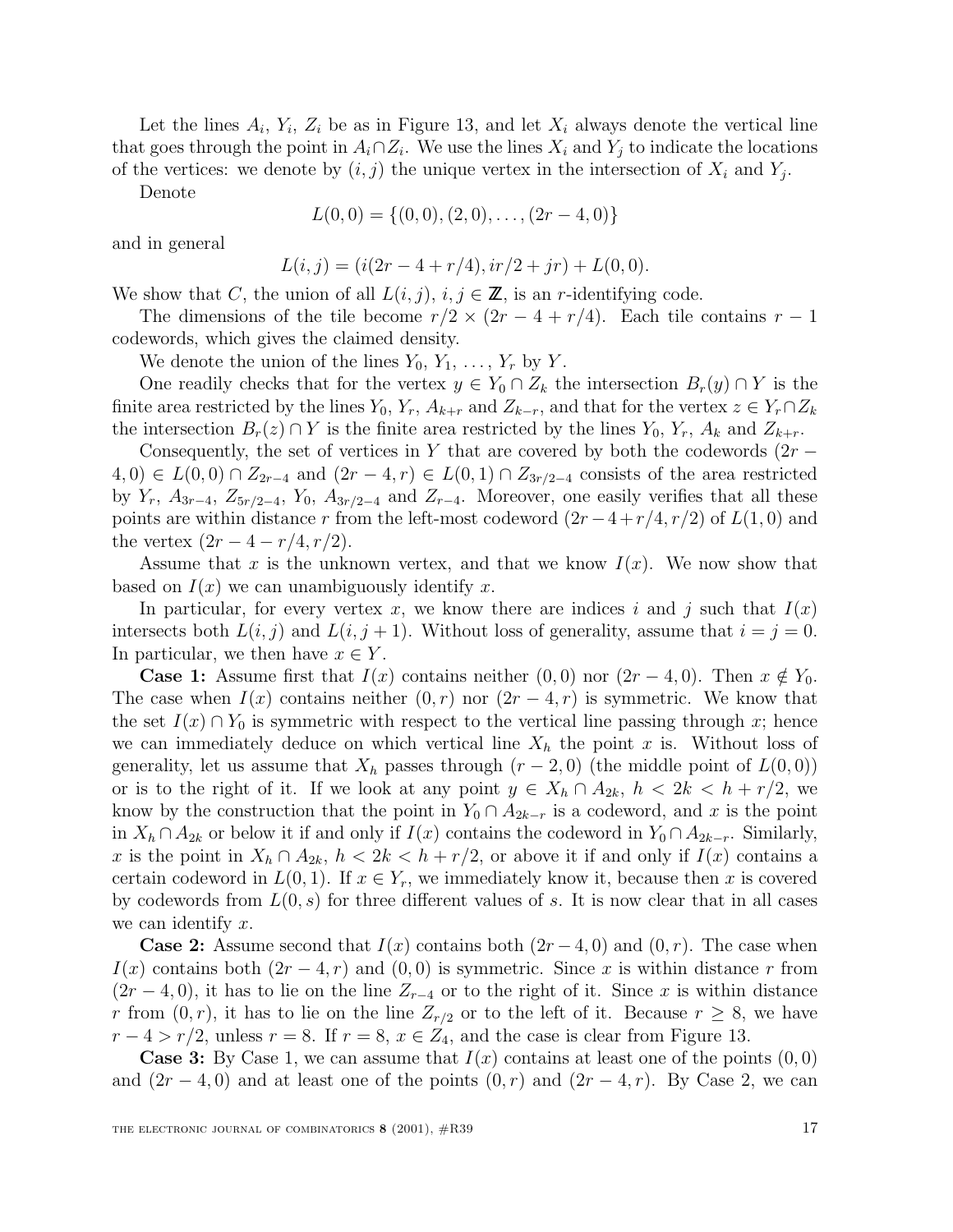assume without loss of generality that  $(2r-4, 0) \in I(x)$ ,  $(2r-4, r) \in I(x)$ ,  $(0, 0) \notin I(x)$ , and  $(0, r) \notin I(x)$ . By taking the right-most point of  $L(0, 1)$  that does not cover x, we find an index k such that  $x \in Z_{2k} \cup Z_{2k-1}$ . By taking the right-most point of  $L(0,0)$  that does not cover x, we find an index h such that  $x \in A_{2h} \cup A_{2h-1}$ . The hexagonal grid is a bipartite graph, and  $A_{2h} \cap Z_{2k-1}$  is empty, likewise  $A_{2h-1} \cap Z_{2k}$ . So we know that x is either the point in  $A_{2h} \cap Z_{2k}$  or the point in  $A_{2h-1} \cap Z_{2k-1}$ . In particular, we already know, whether or not x lies on a line  $Y_j$  for some  $j \geq r/2$ . Without loss of generality, assume that it does not. We know that  $x \in A_{2h-1} \cup A_{2h}$ . We have already seen that the fact that  $(2r-4, 0)$  and  $(2r-4, r)$  both belong to  $I(x)$  implies that x is within distance r from both  $(2r-4+r/4, r/2)$  and  $(2r-4-r/4, r/2)$ . Because  $r \geq 8$ , the distance from the point  $(2r-4-r/4, r/2)$  to the right-most point of  $L(1,0)$  is  $r/2+2r-4 \geq 2r$ , and, moreover, the only point within distance r from both  $(2r - 4 - r/4, r/2)$  and the right-most point of  $L(1,0)$  is one of the codewords in  $L(1,0)$ , which we can immediately identify. Hence we can assume that x is not covered by the right-most point of  $L(1,0)$ . This means that we can take the left-most point of  $L(1,0)$  that does not cover x, and obtain an index t such that  $x \in A_{2t} \cup A_{2t+1}$ . But the intersection of  $A_{2t} \cup A_{2t+1}$  and  $A_{2h} \cup A_{2h-1}$  gives us the unique index i for which  $x \in A_i$ . Then we of course know, whether x is the point in  $A_{2h} \cap Z_{2k}$  or the one in  $A_{2h-1} \cap Z_{2k-1}$ .

**Theorem 8** In the hexagonal grid, for  $r \geq 9$ , there is an r-identifying code with density

$$
\frac{8}{9r-25} \quad \text{if } r \equiv 1 \mod 4; \quad \frac{8}{9r-34} \quad \text{if } r \equiv 2 \mod 4; \\
 \frac{8r-16}{(r-3)(9r-43)} \quad \text{if } r \equiv 3 \mod 4.
$$

**Sketch of the proof.** Let s be a multiple of 4. Consider the code C defined in the previous proof, and define

$$
L'(0,0) = L(0,0) \cup \{(2s-2,0)\}, \quad L''(0,0) = L'(0,0) \cup \{(2s,0)\},
$$

$$
C' = \bigcup_{i,j} (L'(0,0) + (i(2s-4+s/4), is/2+js)),
$$

$$
C'' = \bigcup_{i,j} (L''(0,0) + (i(2s-4+s/4), is/2+js)).
$$

In other words, we add one or two codeword(s) to the right of each subcode  $L(i, j)$  and keep the same tile and translation.

We claim that C' is  $(s + 1)$ - and  $(s + 2)$ -identifying, and that C'' is  $(s + 3)$ -identifying. The density of C' is  $8s/(9s^2 - 16s)$ , which is equal to  $8/(9r - 25)$  when  $r = s + 1$  and to 8/(9r – 34) when  $r = s + 2$ . The density of C'' is  $8(s + 1)/(9s^2 - 16s)$ , equal to  $(8r-16)/(r-3)(9r-43)$  for  $r = s + 3$ .

The proof of the fact that C' (respectively,  $C''$ ) is  $(s + 1)$ - and  $(s + 2)$ -identifying (respectively,  $(s + 3)$ -identifying) is very similar to the previous proof and presents no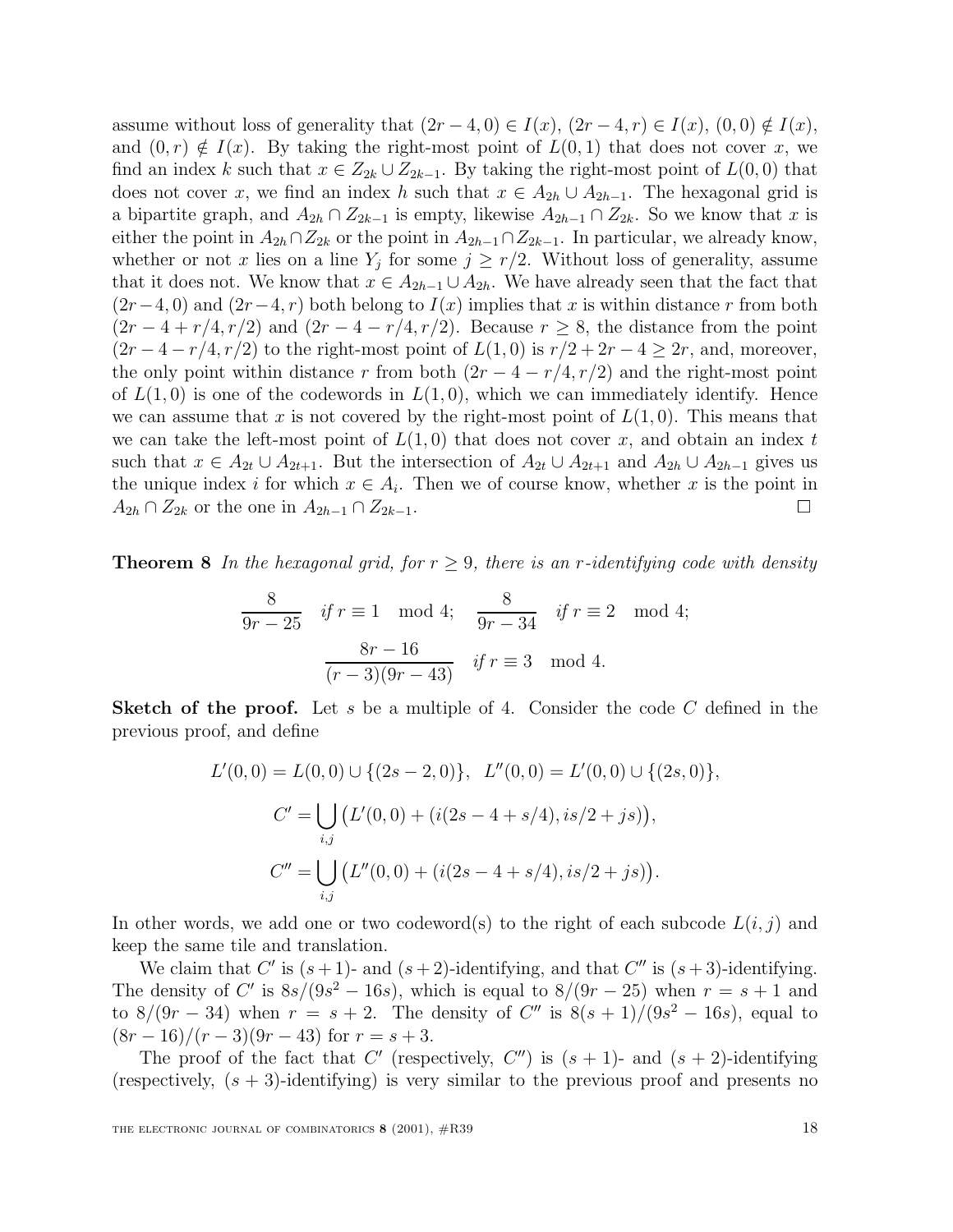further interest; therefore, it is omitted here. We simply draw the reader's attention to the following: the proof can be divided into the same three cases as in the proof of Theorem 7, by considering the left-most and right-most codewords of  $L(0,0)$  and  $L(0,1)$ (here and in the following, L is used — improperly — to designate L' or  $L''$ ). Since the radius is increased by 1, 2 or 3, we must add to the set Y the lines  $Y_{-1}$  and  $Y_{s+1}$ , then  $Y_{-2}$ and  $Y_{s+2}$ , then  $Y_{-3}$  and  $Y_{s+3}$ , in order to be able to conclude that  $x \in Y$  if  $I(x)$  intersects both  $L(0, 0)$  and  $L(0, 1)$ .

In Case 1, we cannot immediately know when  $x \in Y_s$ , because other vertices are also covered by both  $L(0,0), L(0,1)$  and  $L(0,2)$ . However the argument involving the lines  $A_i$  suffices, plus in some cases the following argument: within a small triangle located at the upper part of Y, in the middle of  $L(0,1)$ , two points spotted by  $L(0,0)$  can both be covered by all points in  $L(0, 1)$  and therefore are not immediately separated, but then  $L(0, 2)$  separates them. The point of adding codeword(s) to the right of  $L(0, 1)$  is precisely to reduce the size of this triangle so that  $L(0, 2)$  can fully work on it.

In Case 2, the subscripts for the lines Z change a little but remain in s and  $s/2$ , and the small cases (where the spheres centred at the left-most codeword of  $L(0, 1)$  and at the right-most codeword of  $L(0,0)$  intersect) can be checked by hand.

Case 3 is very similar and we get pairs of points which, except for small values of the radius, will be separated by  $L(1,0)$ . For these small values, other subcodes  $L(i, j)$ intervene.

**Remark.** For small values of r (up to 30), there exist specific, better constructions, see [4].

# **5 Conclusion**

Gathering the general lower (Theorems 1–3) and upper (Theorems 4–8) bounds obtained here, plus the upper bound established in [13] in the case of the square lattice, we obtain the following results. For the brick wall grid:

for 
$$
r
$$
 even,  $\frac{2}{5r+3}$   
\nfor  $r$  odd,  $\frac{2}{5r+2}$   
\n $\left(\begin{array}{ccc}\n\frac{8r-8}{9r^2-16r} & \text{for } r \equiv 0 \mod 4, \\
\frac{8}{9r-25} & \text{for } r \equiv 1 \mod 4, \\
\frac{8}{9r-34} & \text{for } r \equiv 2 \mod 4, \\
\frac{8r-16}{(r-3)(9r-43)} & \text{for } r \equiv 3 \mod 4.\n\end{array}\right)$ 

For the square lattice: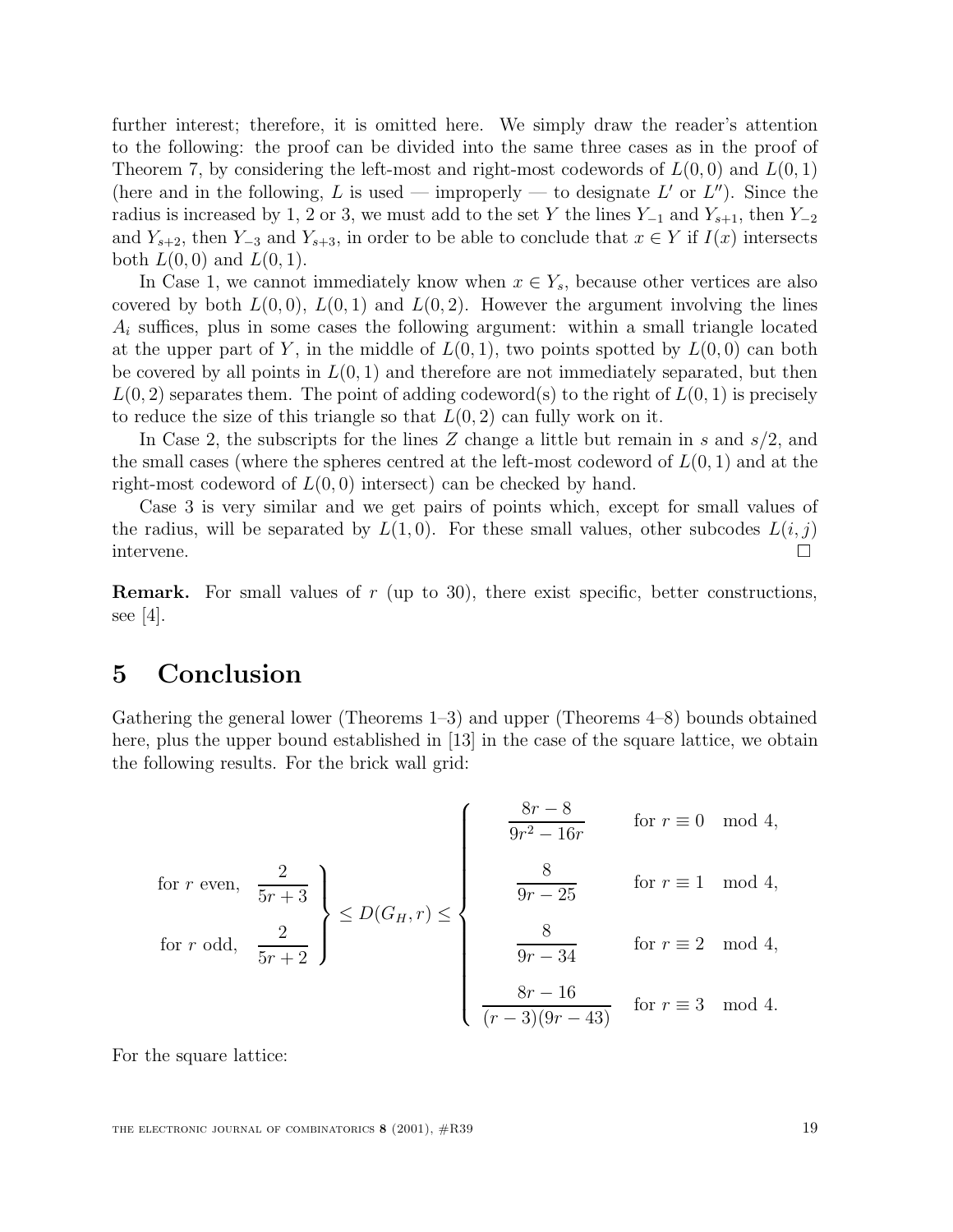$$
\frac{3}{8r+4} \le D(G_S, r) \le \begin{cases} \frac{2}{5r} & \text{for } r \text{ even,} \\ \frac{2r}{5r^2 - 2r + 1} & \text{for } r \text{ odd.} \end{cases}
$$

For the triangular lattice:

$$
\frac{2}{6r+3} \le D(G_T, r) \le \begin{cases} \frac{1}{2r+4} & \text{for } r \equiv 0 \mod 4, \\ \frac{1}{2r+2} & \text{for } r \equiv 1, 2 \text{ or } 3 \mod 4. \end{cases}
$$

When  $r$  goes to infinity, we see that

$$
2/5r \lesssim D(G_H, r) \lesssim 8/9r,
$$
  

$$
3/8r \lesssim D(G_S, r) \lesssim 2/5r,
$$
  

$$
1/3r \lesssim D(G_T, r) \le 1/2r.
$$

For small values of  $r$ , see [4].

# **References**

- [1] U. Blass, I. Honkala, S. Litsyn: On binary codes for identification, Journal of Combinatorial Designs, vol. 8, pp. 151–156, 2000.
- [2] U. Blass, I. Honkala, S. Litsyn: Bounds on identifying codes, Discrete Mathematics, to appear.
- [3] I. Charon, I. Honkala, O. Hudry, A. Lobstein: The minimum density of an identifying code in the king lattice, Discrete Mathematics, submitted.
- [4] I. Charon, O. Hudry, A. Lobstein: Identifying codes with small radius in some infinite regular graphs, submitted.
- [5] G. Cohen, S. Gravier, I. Honkala, A. Lobstein, M. Mollard, C. Payan, G. Zémor: Improved identifying codes for the grid, Electronic Journal of Combinatorics, Comments to 6(1), R19, 1999.
- [6] G. Cohen, I. Honkala, A. Lobstein, G. Zémor: New bounds for codes identifying vertices in graphs, Electronic Journal of Combinatorics, vol. 6(1), R19, 1999.
- [7] G. Cohen, I. Honkala, A. Lobstein, G. Z´emor: Bounds for codes identifying vertices in the hexagonal grid, SIAM Journal on Discrete Mathematics, vol. 13, pp. 492–504, 2000.